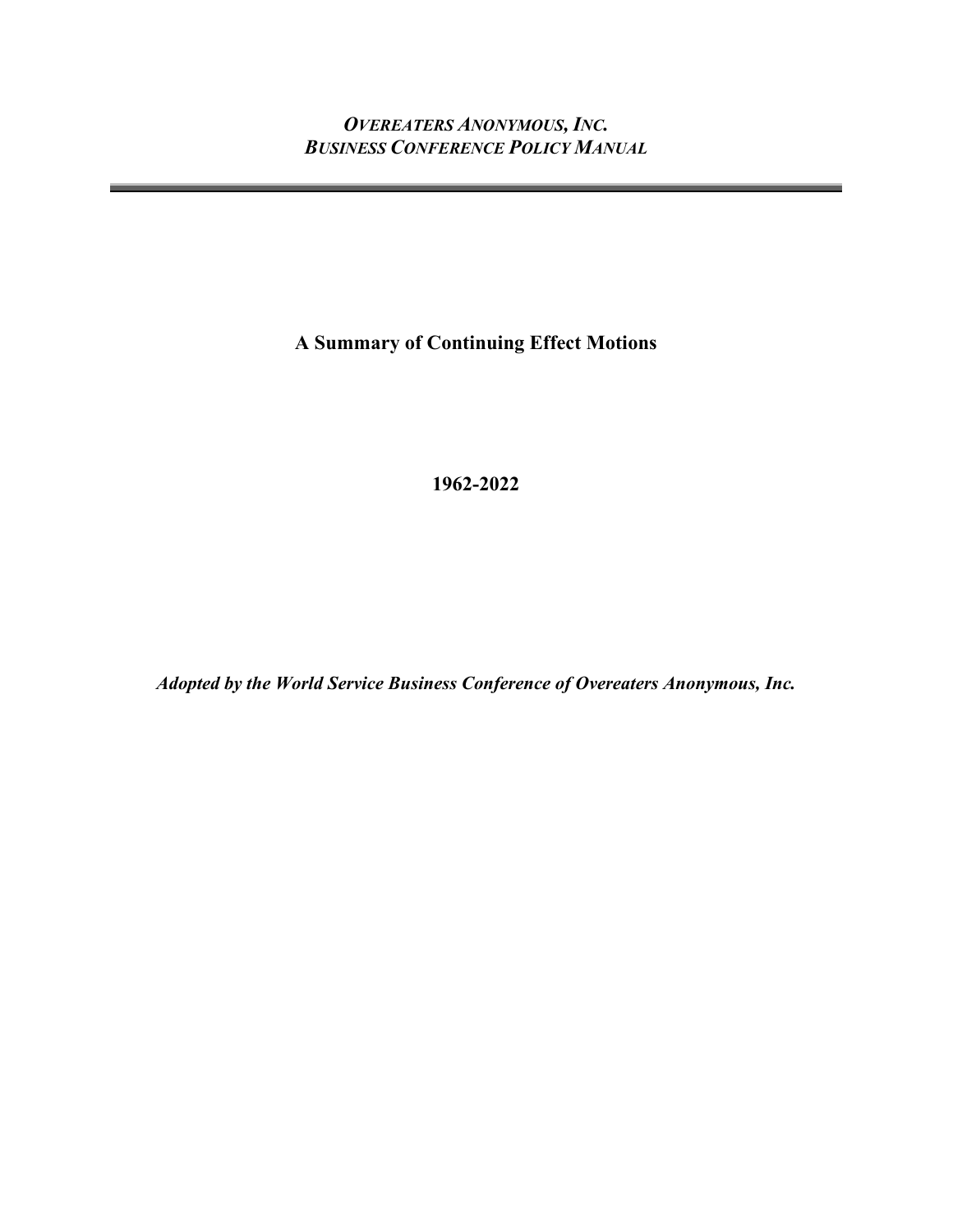#### **A**

abstinence defined, 1988b International Day Experiencing Abstinence, *1992b*, 2019c as primary purpose of OA, 1984a, 1994a, *1995b* replaced as tool by plan of eating, *1995b* statement on, and recovery, 1988b action plan as tool of recovery, *2010b*, 2011b addictions role in OA, 1994a advertising policy, 2008e *See also* media affiliation cooperation without, 1989a defined, 2008c agenda questionnaire, *2004a*, 2005c Alcoholics Anonymous sale of AA literature, *1979a*, *1982b*, 1992c, 1993b, 2010a Twelve Concepts, *1993e* alcoholism role in OA, 1994a anonymity media and, 2008b, 2011a of members, 1990, 2003, 2011a of speakers/leaders, 1990 statement on, 1980b as tool of recovery, 2011b anorexia literature on, *1982a* members with, *1992d* Appeals Review Committee, 2004b attract/attraction defined, 2008c autonomy of groups, 1983, 1984e

# **B**

bariatric surgery, 2018b basic creed Twelve Steps and Twelve Traditions endorsed as, *1962* BCPM. *See* Business Conference Policy Manual bequests, 2013 birthday OA's annual celebration, *1986a*, 2019c

Board Literature Committee, 1985 Board of Trustees application form, 1992e attendance at meetings by general fellowship/observers, 1982e communication to intergroups, 1988a general service trustee job description, 1992e leaves of absence, *1987b* petitions considered by, 1980d policies beyond sunset dates, 2005a responsibilities, *1994c* special meetings, calling of, 2014b Board of Trustees and committees chair appointment responsibilities, 1991a Executive Committee, *1994c* merging with Conference committees, 1991a structure and membership of committees, 1991a *See also* chairs of committees; committees Board of Trustees and literature approvals, 2010a literature printing discontinuations, *1996b*, 2008a literature production responsibilities, 1985 literature translation funds responsibility, *2009c* Board of Trustees and WSBC activities for WSBC non-committee members, 1991a Appeals Review Committee participation, 2004b delegate credentials, 2004b regional input in selecting WSBC committee members, 1991a registration fee, 2001 removal of completed/obsolete policies, 2005a topics for presentation/discussion selection, 1984d waiver of delegate term limits, 2012d written reports, *1982d* body weight statement on abstinence and healthy, 1988b budget copies at WSBC, 1986b bulimia, *1982a, 1992d* Business Conference Policy Manual changes and deletions, *1989b,* 2005a distribution to delegates, 1987c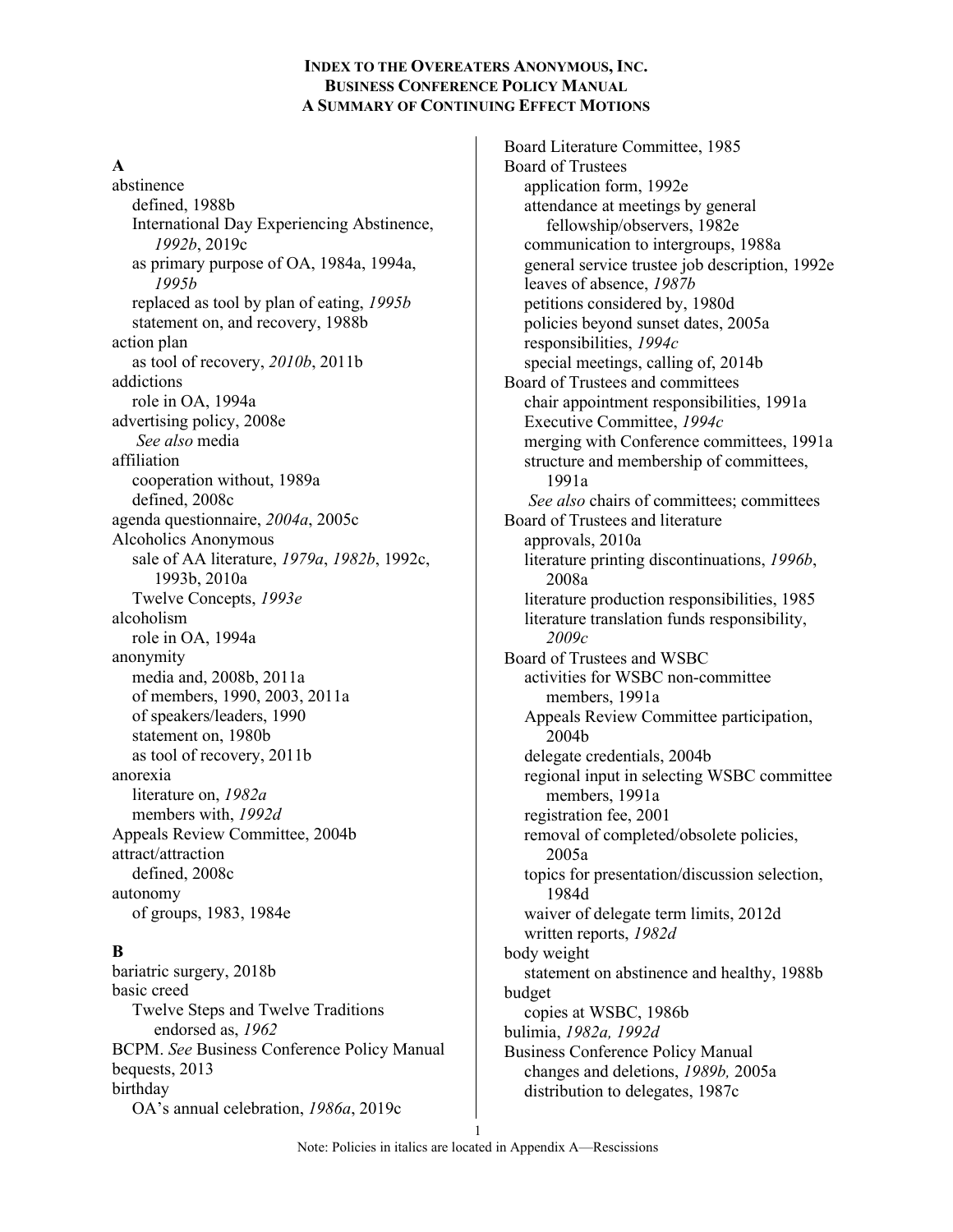new business/ motions submission, 2005c obsolete/completed policies removal, 2005a tools of recovery, 2011b updating, 1987c *See also* World Service Business Conference (WSBC) bylaw amendments procedures for submission and consideration, 2005c procedures for undebated, *1982f* verbalization of purpose, *1980a*

### **C**

calendar of events activities allowed in, 1980c chairs of committees appointment or election, 1991a at conference, 1991a petitions to remove nonfunctioning, 1980d closed groups defined, 1982c cochair, Trustee, 1991a codependency, role in OA, 1994a cofounder. *See* founder collective conscience of Fellowship, *1994c* committees Appeals Review Committee, 2004b Board Literature Committee, 1985 Board of Trustees Executive Committee, *1994c* Conference Literature Committee, 1985 Conference Planning Committee, 1984d coordination of, 1991a deadline for preferences, 1991a delegate cochairs, 1991a delegates, optional service by, 1991a delegates, preferences of, 1991a funds not to be maintained by WSBC committees, 1984c HIPM name change, *2006* liaison with and reporting to Board of Trustees, 1991a literature responsibilities, 1985 meetings, 1991a members, removal from mailing list, 1991a non-committee members, activities for, 1991a non-delegate members, 1991a open status, 1991a power of, *1994c* Professional Outreach Committee, *2006*

reports, 2000b, 2014b special, to evaluate OA structure, *2002a* structure of, 1991a temporary absences from, 1991a Translation Committee funds, *2009c* Virtual Services Conference Committee created, *2016* Web/Technology Conference Committee created, *2009d* Welcome to OA Ad Hoc Committee, 2018a WSBC Motions Review Committee, 2005c Young People's Committee established, 2010d *See also* chairs of committees communications anonymity of speakers/leaders in event materials, 1990 from Board of Trustees to delegates and service bodies, 2014b electronic, 2000b, 2010e, 2010c events in WSO publication calendars, 1980c *See also* literature; media; website compulsive eater/overeater interchangeable use of term, 1991c compulsive eating/overeating primary purpose of OA and, 1994a use of term, 1991c Conference. *See* World Service Business Conference (WSBC) Conference Literature Committee, 1985 Conference Policy Manual. *See* Business Conference Policy Manual Conference Seal of Approval granting, 1985 removing, 2008a contributions, 1984a, 1993c, 2013 Conventions. *See* events/functions; World Service Convention cooperation defined, 2008c copyright food plan information, 2000a creed preamble, 1984a responsibility pledge, 1977b, 2022a Twelve Steps and Twelve Traditions endorsed as basic, *1962*

### **D**

datebook calendar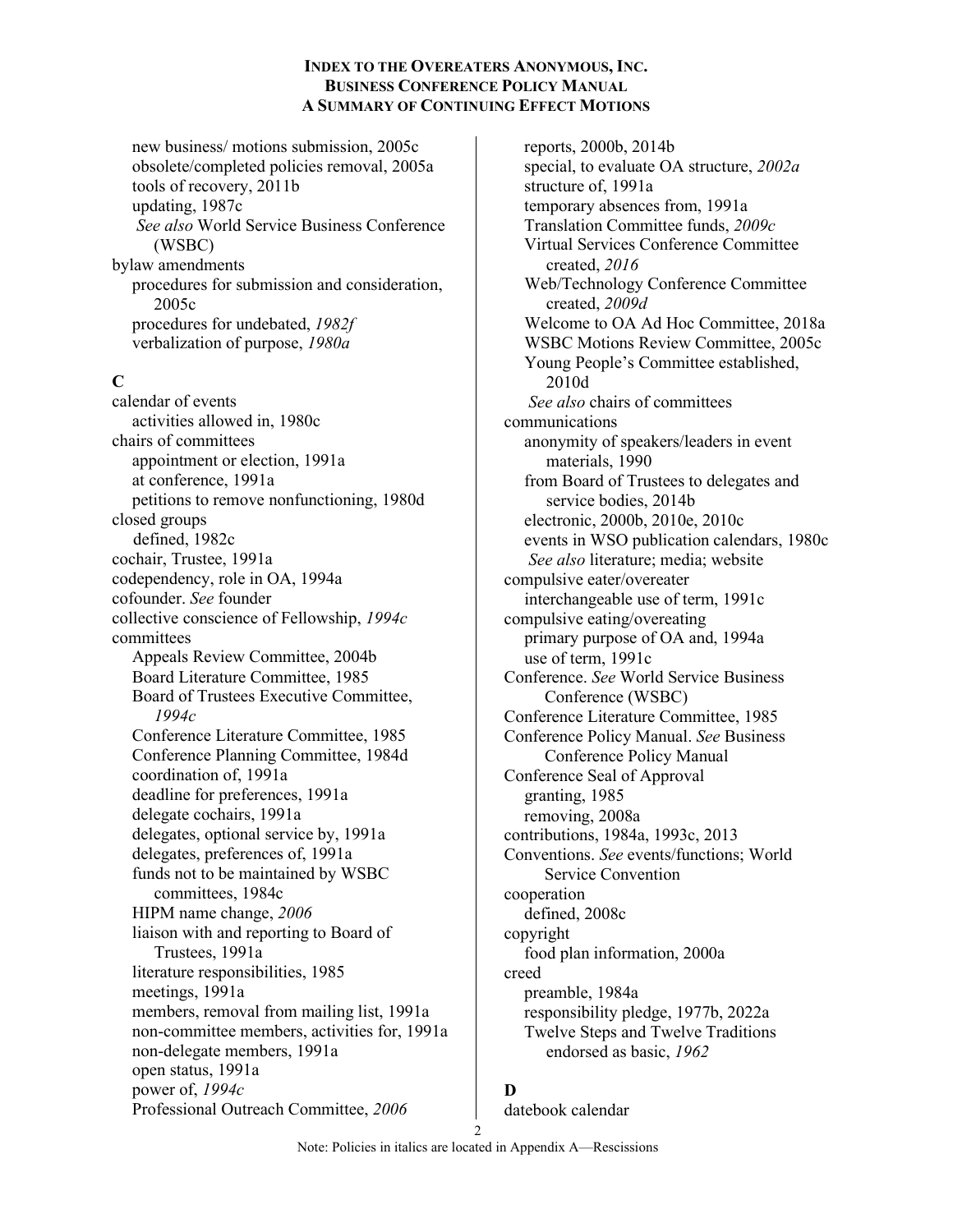activities allowed onto WSO calendar, 1980c decision-making process, *1994c* defamatory policies and amendments, 2005c Delegate Support Fund, 1993c delegates to WSBC appeals process for credential denial, 2004b budget distribution to, 1986b Business Conference Policy Manual distribution to, 1987c challenges to credentials, 2004b committee preferences, 1991a communications to, 2014b contact information, 1979e criteria, 1988a Final Conference Report distribution to, 2010c funds for attendance, 1993c non-delegate members of committees, 1991a regional representatives, 1988a registration fee, *1993d*, *1997*, 2001 service body wishes, 1988a special meetings, 2014b term limits, 2012d diversity, 1992a, 2021 donations, 1984a, 2013 dues, 1984a duly registered defined, 1992a

### **E**

eating disorders literature on, *1982a, 1992d* electronic communications Final Conference Report availability, 2010c inclusion of, 2000b postmark, 2000b registration of groups and service bodies, 2010e email contact information, 2010e email groups, *2014a* emotional recovery, 1988b encryption program, 2003 events/functions closing prayers/readings, 1993a considered as outside enterprises, *1979b,* 1984e display of name, 2015 founding day celebration, *1986a,* 2019c International Day Experiencing Abstinence, *1992b*, 2019c

International Twelfth-Step-Within Day, 2009b Media Awareness Month, *1995a* sale of merchandise at, 1984e speakers/leaders, anonymity in fliers for, 1990 Sponsorship Day, *2017c,* 2019c Unity Day, *1986a*, 2019c in WSO calendars of events, 1980c Executive Committee authority to discontinue literature, *1996b,* 2008a

## **F**

Final Conference Report contact information for delegates, 1979e electronic availability, 2010c inclusion of updated BCPM, 1987c financial matters dues/fees, 1984a funds for founder to attend Conventions, *1979d* funds for translation of materials, *2009c* matching grants, *2005b* operating and reserve, *1994c* Public Awareness Campaign, *2007* WSBC committees, funds raised or maintained by, 1984c WSBC delegates, copies of budget for, 1986b WSBC delegates, funds for attendance of, 1993c WSBC delegates, registration fee for, *1993d, 1997*, 2001 WSBC treasurer's report sent prior to, 1979c *See also* sales food plans abstinence replaced as tool by plan of eating, *1995b* copyright of, 2000a groups sharing information, 2000a non-endorsement, *1987a* outside literature, 2000a restrictions on speakers at meetings based on, 2000a *See also* plan of eating founder bestowal of title on Rozanne S., 2011c payment of expenses to Conventions, *1979d* founding day celebration, *1986a*, 2019c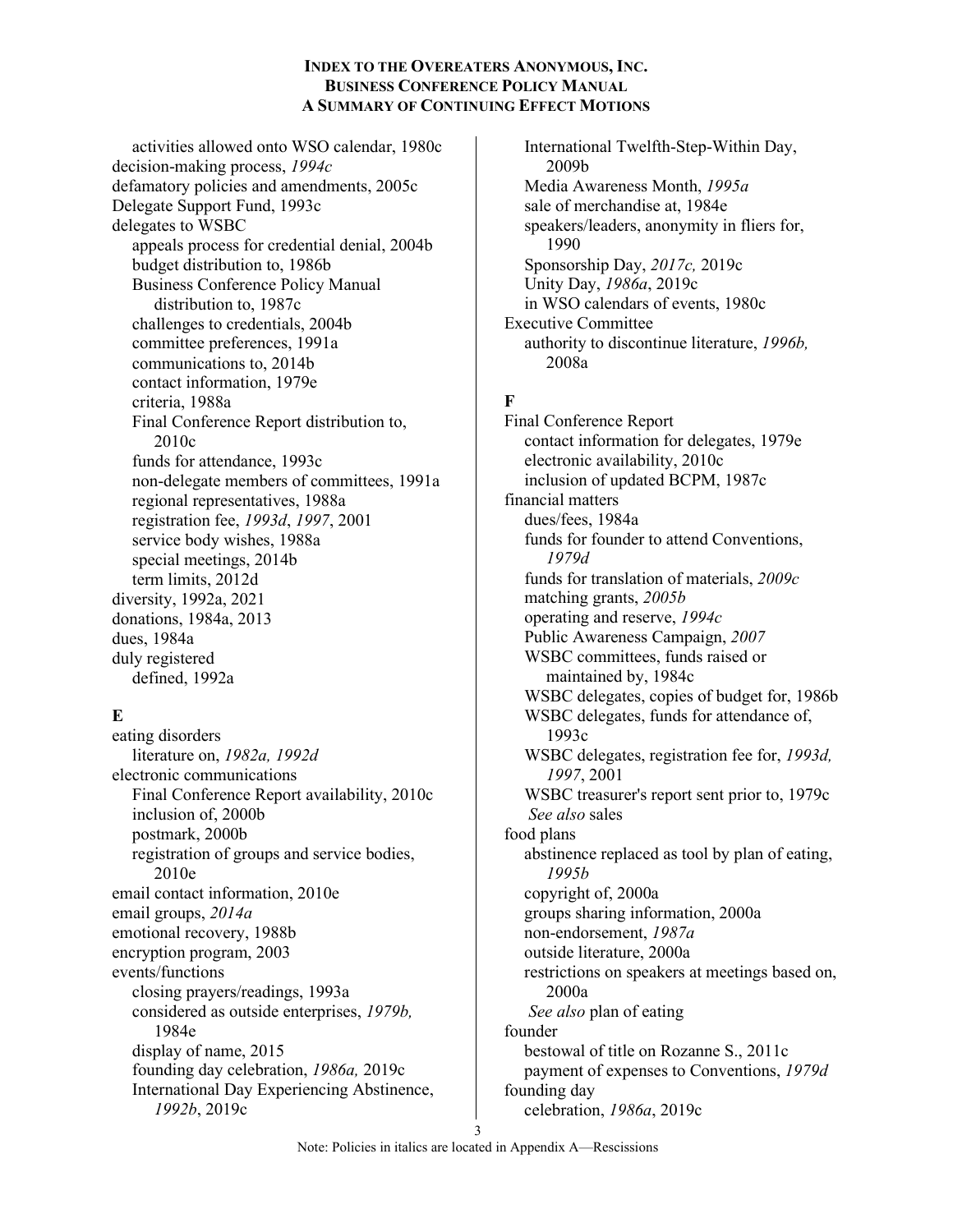functions. *See* events/functions

## **G**

groups activities of, in WSO calendar, 1980c anonymity of speakers/leaders at events, 1990 autonomy of, 1983, 1984e closed, defined, 1982c criteria for online or telephone, *1999* different recovery approaches allowed, 1992a diversity of, 1992a duly registered, defined, 1992a electronic registration of, 2010e email, *2014a* financing, 1984a hybrid meetings, 2019a liability insurance, 2012c literature printing by groups outside US, 1978 locally produced literature, 2010a media use, 2011a membership requirements, 1983 open, defined, 1982c restricted access, 2012b sale of merchandise, 1984e sharing food plan information, 2000a special focus/special purpose, 1983 "Unity With Diversity" policy statement, 1992a use of AA Twelve Concepts, *1993e See also* literature; meetings; specific types such as intergroups, virtual groups GST definition on trustee application form, 1992e

# **H**

hand and heart of OA pledge, 1977b healthy body weight, statement on abstinence and, 1988b HIPM (Hospitals, Institutions, Professionals and Military) Committee name change, *2006* **I** I Put My Hand in Yours, OA Promise, use of, 1993a IDEA (International Day Experiencing Abstinence), established, *1992b*, 2019c insurance, liability, 2012c intergroups different approaches to recovery allowed, 1992a

duly registered, defined, 1992a events, etc., inclusion in WSO calendar, 1980c Final Conference Report distribution, 2010c meetings, closing statements/readings, 1993a "Unity with Diversity" policy statement, 1992a website templates for use by, 2009a WSBC delegate attendance funding, 1993c WSBC Delegate Support Fund contributions, 1993c WSBC presentations/discussion topics proposals, 1984d *See also* service bodies International Day Experiencing Abstinence (IDEA), established, *1992b*, 2019c International Twelfth-Step-Within Day, established, 2009b

# **L**

language service boards. *See* service boards liability insurance, groups or service bodies, 2012c literature AA Conference-approved, 2010a alteration, printing or transmission of by service bodies, 1988a approved, *1982b*, 1985, 1993b, 2010a calendars of events, activities in, 1980c compulsive eater/overeater, use of term, 1991c Conference Seal of Approval, 1985, 2010a discontinued/discontinuing, *1996b, 1998*, 2008a downloaded from website, 2008a, 2022b on eating disorders, *1982a* food plan information, 2000a locally produced, 2010a non-approved, 1993b, 2000a non-USA reprints, 1978 notification of decisions to Fellowship, 2008a prices, *1977a* produced at world service level, 1985 recovery chips, 2008f removal of, 2008a sale of, *1979a, 1982b,* 1992c, 2010a Statement on Approved, 2010a as tool of recovery, 2011b translation funds, *2009c* violations of Tradition Six, 1993b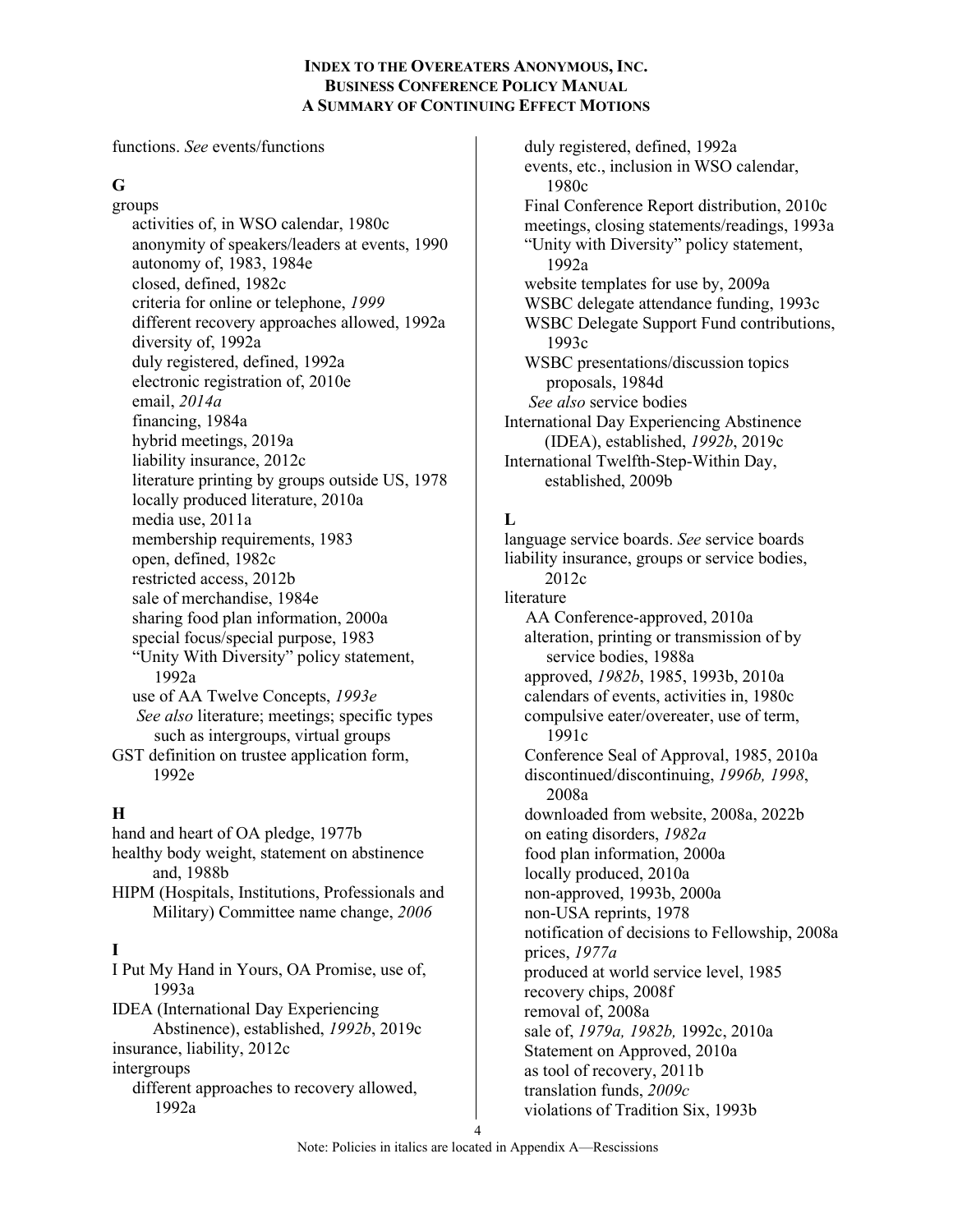WSBC policy, *1982b,* 1985*,* 1993b, 2010a Literature Committee, 1985 locally produced literature, 2010a loops, email, *see* email groups

## **M**

maintainers, 1994b matching grant program, *2005b* media anonymity of members, 1980b, 2011a Media Awareness Month established, *1995a* paid ads policy created, 2008e policy created, 2008b Public Awareness Campaign, *2007* public relations policy created, 2008c public service announcements policy created, 2008d social media statement, 2011a Statement on Public, 2011a Media Awareness Month established, *1995a* meetings 100-pounder, 1994b addiction topics at, 1994a closing prayers/readings, 1993a food plan information at, *1987a,* 2000a gay and lesbian, 1994b hybrid meetings, 2019a literature locally produced, 2010a literature sale/display, 2010a maintainers, 1994b media use, 2011a meetings of delegates, 2014b members attendance at, before WSBC, 1982e men's, 1994b open and closed, defined, 1982c opening readings, 1996a primary purpose of, 1994a recognition of special focus, 1994b restrictions, 2000a sharing at, 1994a, 2000a special purpose/focus, 1983, 1994b as tool of recovery, 2011b *See also* committees; groups members anonymity of, 1980b, 1990, 2003, 2011a anorexics and bulimics as, *1992d*, *1998* attendance at Board of Trustees meetings, 1982e

attendance at WSBC committee meetings, 1991a choice of food plan and participation, 2000a different approaches to Twelve Steps and Twelve Traditions, 1992a media use, 2011a participation, 2000a special requirements imposed by groups, 1983 membership requirements, 1983 merchandise group sale of, 1984e sale at events/functions, 1984e Motions Review Committee, 2005c

# **N**

names in Final Conference Report, 1979e publishing, 1990 national service boards. *See* service boards new business motions procedures for submission and consideration at Conference, 2005c non-English languages, translation funds for, *2009c*

# **O**

O-Anon relationship with, 1989a OA annual birthday celebration, *1986a*, 2019c OA Promise, I Put My Hand in Yours, use of, 1993a OA Young People's Committee established, 2010d online groups registration criteria, *1999 See also* virtual groups open groups defined, 1982c out-of-order proposals, 2005c outside issues/enterprises addictions and other problems, 1994a food plans, 2000a groups and activities considered, *1979b* literature, 1993b sale of merchandise, 1984e

# **P**

paid ads policy, 2008e pamphlets. *See* literature

5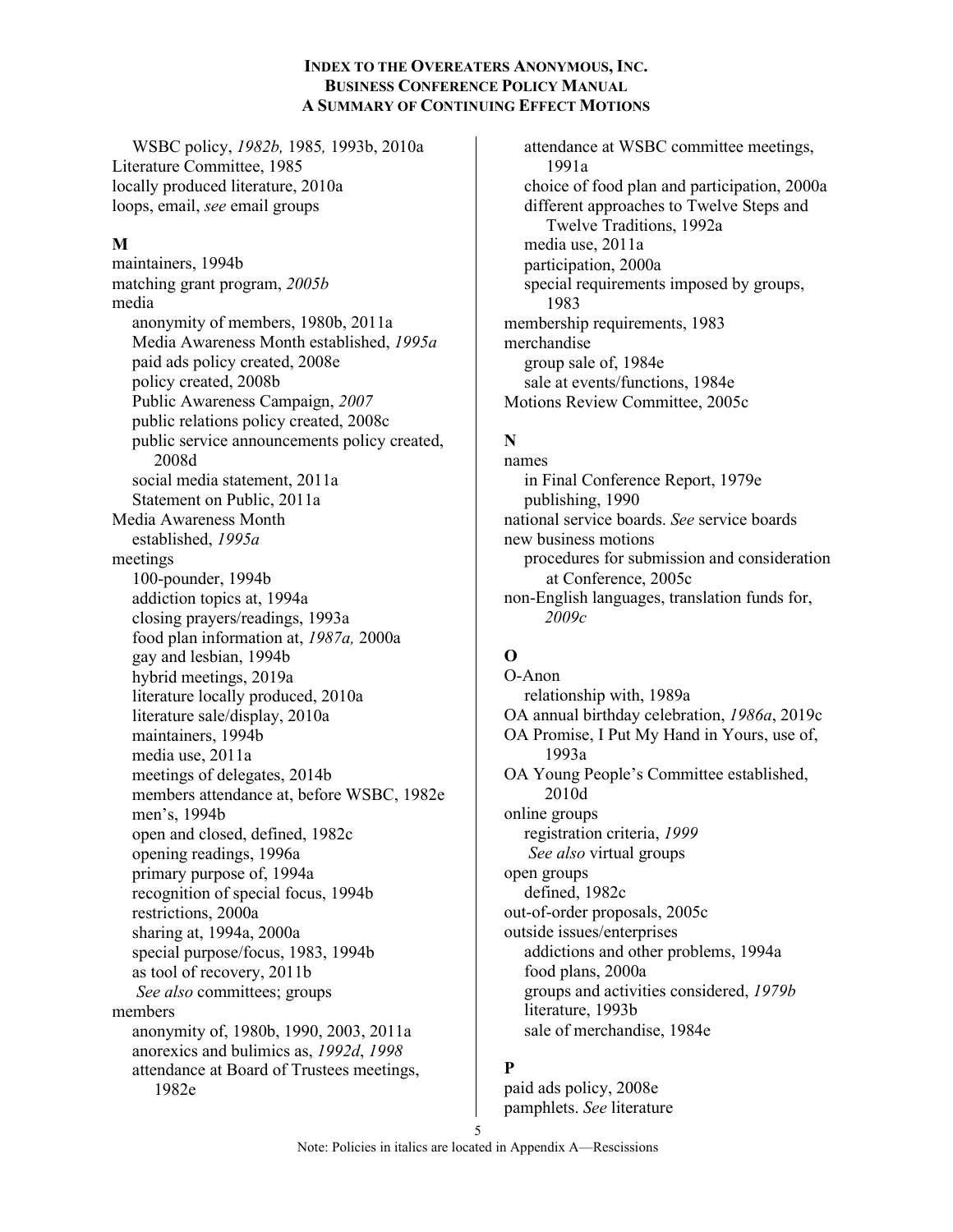petitions Board of Trustees consideration of, 1980d phone meetings registration criteria, *1999 See also* virtual groups physical recovery, 1988b plan of eating as tool of recovery, *1995b*, 2011b *See also* food plans pledges hand and heart of OA, 1977b, 2022a responsibility, 1977b, 2022a *See also* creed policies beyond sunset dates, 2005a policy motions procedures for submission and consideration at Conference, 2005c postmark defined, 2000b electronic communications, 2000b prayers/readings suggested closing, for meetings, events, functions, 1993a preamble adopted, 1984a primary purpose of OA included in, 1994a, *1995b* primary purpose abstinence, 1994a, *1995b* defined, 1984a Professional Outreach Committee, *2006* promote/promotion defined, 2008c Public Awareness Campaign, *2007* public info toll-free line, *2002b* public media. *See* media public relations policy created, 2008c *See also* media public service announcements policy created, 2008d publication calendars activities in, 1980c publishing. *See* literature

## **R**

recovery action plan adopted as tool, *2010b* different approaches to, 1992a elements of, 1988b

statement on abstinence and, 1988b tools, *1995b*, *2010b*, 2011b recovery chips sales, 2008f regions affirm and maintain Twelve Traditions, 1992a different approaches to recovery allowed, 1992a duly registered, defined, 1992a events, anonymity of speakers/leaders at, 1990 media use, 2011a meetings, closing prayers/readings, 1993a respect rights of individuals, 1992a "Unity with Diversity" policy statement, 1992a website templates available for use by, 2009a WSBC Appeals Committee, nomination of persons to serve on, 2004b WSBC committees membership, 1991a *See also* service bodies reports, oral Conference committee and workshop, 2014b reports, Conference written 2014b reprints of literature by non-US groups, 1978 responsibility pledge, 1977b, 2022a restricted access groups, 2012b Rozanne S., bestowal of title of founder, 2011c

## **S**

Sales of AA literature, *1979a, 1982b,* 1992c, 2010a of literature other than OA- or AA-approved, 1993b, 2010a of merchandise at events/functions, 1984e of merchandise by groups and service bodies, 1984e of recovery chips, 2008f statement on Approved Literature, 2010a Seal of Approval granting, 1985 removing, 2008a self-supporting, 1984a Serenity Prayer, use of, 1993a service no food plan required for, 2000a as tool of recovery, 2011b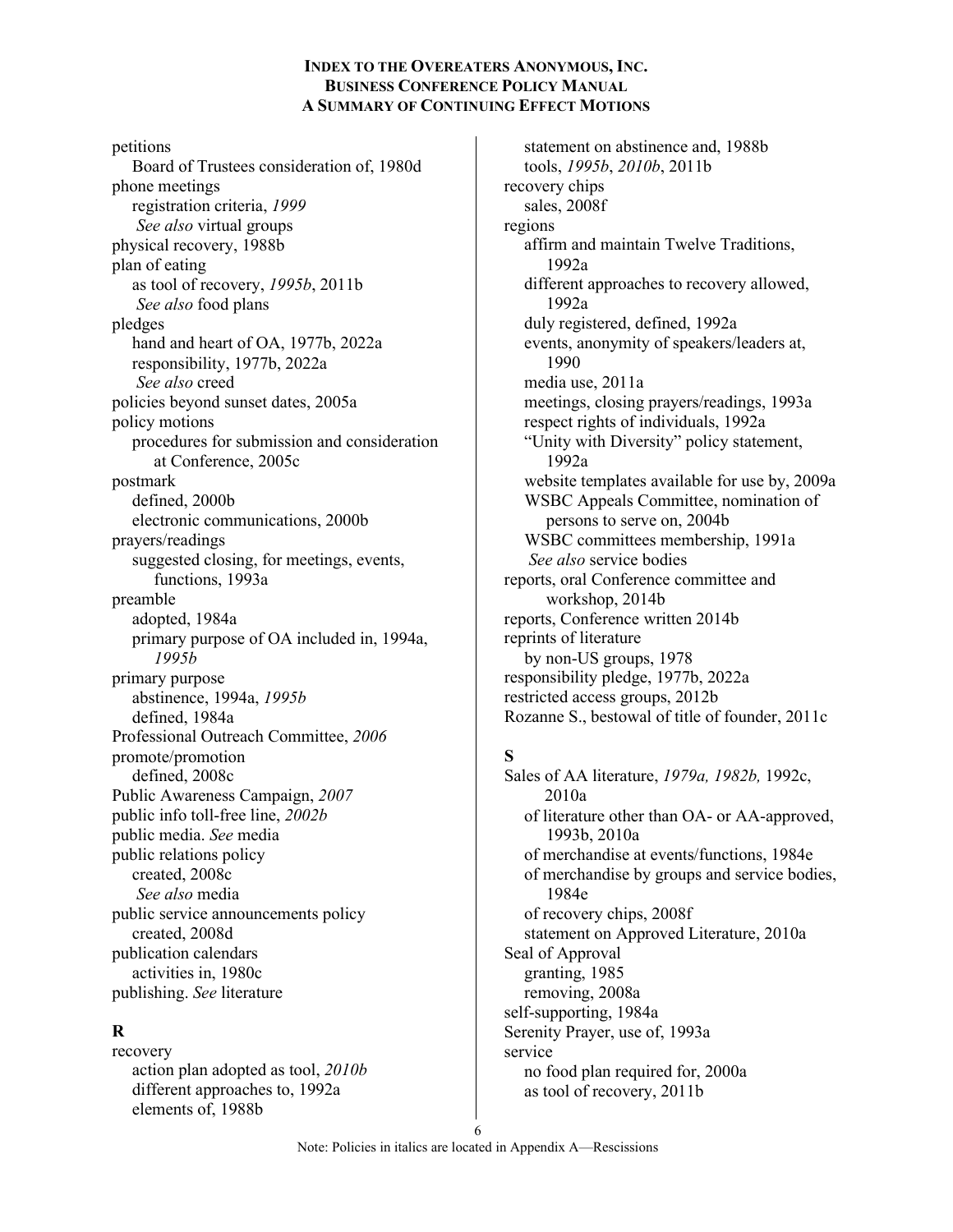service boards different approaches to recovery allowed, 1992a events, anonymity of speakers/leaders, 1990 events, inclusion in WSO calendar, 1980c Final Conference Report distribution, 2010c media use, 2011a meetings, closing prayers/readings, 1993a meetings, opening reading, 1996a Spanish Language Service Board, 2017a "Unity with Diversity" policy statement, 1992a website templates available for use by, 2009a *See also* intergroups; regions; service bodies service bodies creating service centers, 2012a delegate term limits, 2012d different approaches to recovery allowed, 1992a electronic registration of, 2010e events, anonymity of speakers/leaders, 1990 events, inclusion in WSO calendar, 1980c Final Conference Report distribution, 2010c functioning, 1988a join together to carry message, 1988a liability insurance, 2012c matching grants, *2005b* media use, 2011a meetings, closing prayers/readings, 1993a meetings, opening reading, 1996a power of, *1994c* sale of merchandise, 1984e "Unity with Diversity" policy statement, 1992a website templates available for use by, 2009a WSBC Appeals Committee, nomination of persons to serve on, 2004b WSBC delegate attendance funding, 1993c WSBC delegates credentials, 2004b WSBC delegates, credential denials to, 2004b service centers, 2012a service offices titles, advertising and use of, 1990 share-a-thons. *See* events/functions singleness of purpose, 1994a social media use, 2011a special focus meetings recognition of, 1994b spiritual recovery, 1988b

Sponsorship Day, established *2017c*, 2019c sponsorship of OA activities, *1979b* as tool of recovery, 2011b Step Seven Prayer, use in meeting closings, 1993a Step Three Prayer, use in meeting closings, 1993a Steps. *See* Twelve Steps and Twelve Traditions sunset procedures for policies, 2005a

# **T**

telephone as tool of recovery, 2011b telephone groups registration criteria, *1999 See also* virtual groups templates for websites, 2009a term limits, WSBC delegates, 2012d titles, 1990 toll-free line, *2002b* tools of recovery action plan added, *2010b* defined, 2011b listed in Business Conference Policy Manual, 2011b plan of eating replacing abstinence, *1995b* Tradition Eleven media policies, 2008b, 2011a paid ads policy, 2008e public relations policy, 2008c public service announcement policy, 2008d "Unity with Diversity" policy statement, 1992a Tradition Five primary purpose of OA, 1994a, 2008c Tradition Four "Unity with Diversity" policy statement, 1992a Tradition One approved literature policy, 2010a "Unity with Diversity" policy statement, 1992a Tradition Six approved literature policy, 2010a sale of non-approved literature, 1993b Tradition Ten approved literature policy, 2010a O-Anon and, 1989a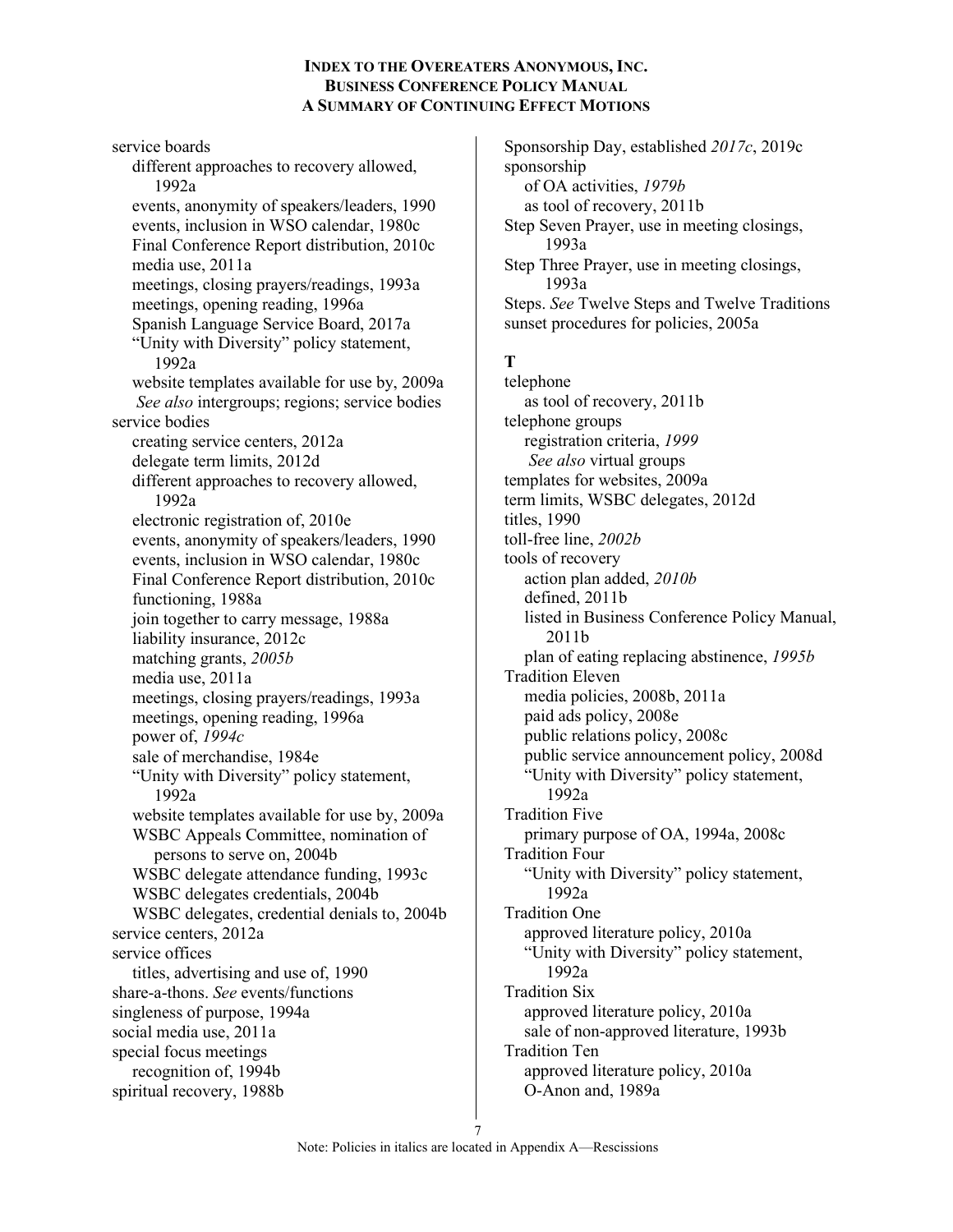Tradition Three bariatric surgery, 2018b special focus meetings, 1994b translation funds, *2009c*, 2017b treasurer's report, timing of, 1979c trustees. *See* Board of Trustees Twelfth-Step-Within Day, established, 2009b Twelve Concepts AA's, utilization of, *1993e* of OA Service, *1994c* reading of, at meetings, 1996a Twelve Steps and Twelve Traditions different approaches of members, 1992a endorsed as basic creed, *1962* prayers at meeting closings, 1993a reading of, at meetings, 1996a *See also* specific Steps; specific Traditions

## **U**

Unity Day, established, *1986a*, 2019c "Unity with Diversity" policy statement, 1992a

### **V**

virtual groups (online/telephone) criteria for registration of, *1999 See also* groups; meetings virtual service boards. *See* service boards Virtual Services Conference Committed created, *2016*

## **W**

website Datebook calendar on, 1980c encryption program, 2003 Google search, 2019b literature available on, when discontinued, 2008a literature downloaded from, 2008a templates for use by groups and service bodies, 2009a translation funds for non-English languages, *2009c* WSBC proposal forms available on, *2004a* Web/Technology Conference Committee created, *2009d* weight statement on abstinence and healthy body, 1988b World Service Business Conference (WSBC)

activities for non-committee members, 1991a agenda, 2005c agenda questionnaire, *2004a*, 2005c budget distribution, 1986b bylaw amendments, *1980a*, 2005c challenges to delegate credentials, 2004b committee chairs, non-functioning, 1980d committee meetings, 1991a committee reports, 2014b committee structure, 1991a committees, special, *2002a* communications to delegates and service bodies concerning, 2014b defamatory motions, 2005c delegate term limits, 2012d discussion topics, 1984d funds not to be maintained by committees, 1984c literature available for purchase at, 1992c literature policy, *1982b,* 1985, 2010a members attendance at BOT meetings before, 1982e motions, procedures for submitting, 2005c non-committee members, activities for, 1991a non-delegate members of committees, 1991a OA Young People's Committee name change, 2010d out-of-order motions, 2005c policies adopted included in Business Conference Policy Manual, 1987c presentations to, 1984d proposal forms on website, *2004a* reading of Twelve Concepts of OA Service, 1996a regional representatives, 1988a registration fee, *1993d*, *1997*, 2001 reports, Final Conference, 1979e, 2010c reports available electronically, 2010c reports from Board of Trustees, *1982d* reports from committees and workshops, 2014b reports from treasurer sent prior, 1979c special meetings during, 2014b as voice, authority and conscience, *1994c* waiver of term-limits, 2012d *See also* Business Conference Policy Manual; bylaw amendments; committees; delegates to WSBC World Service Convention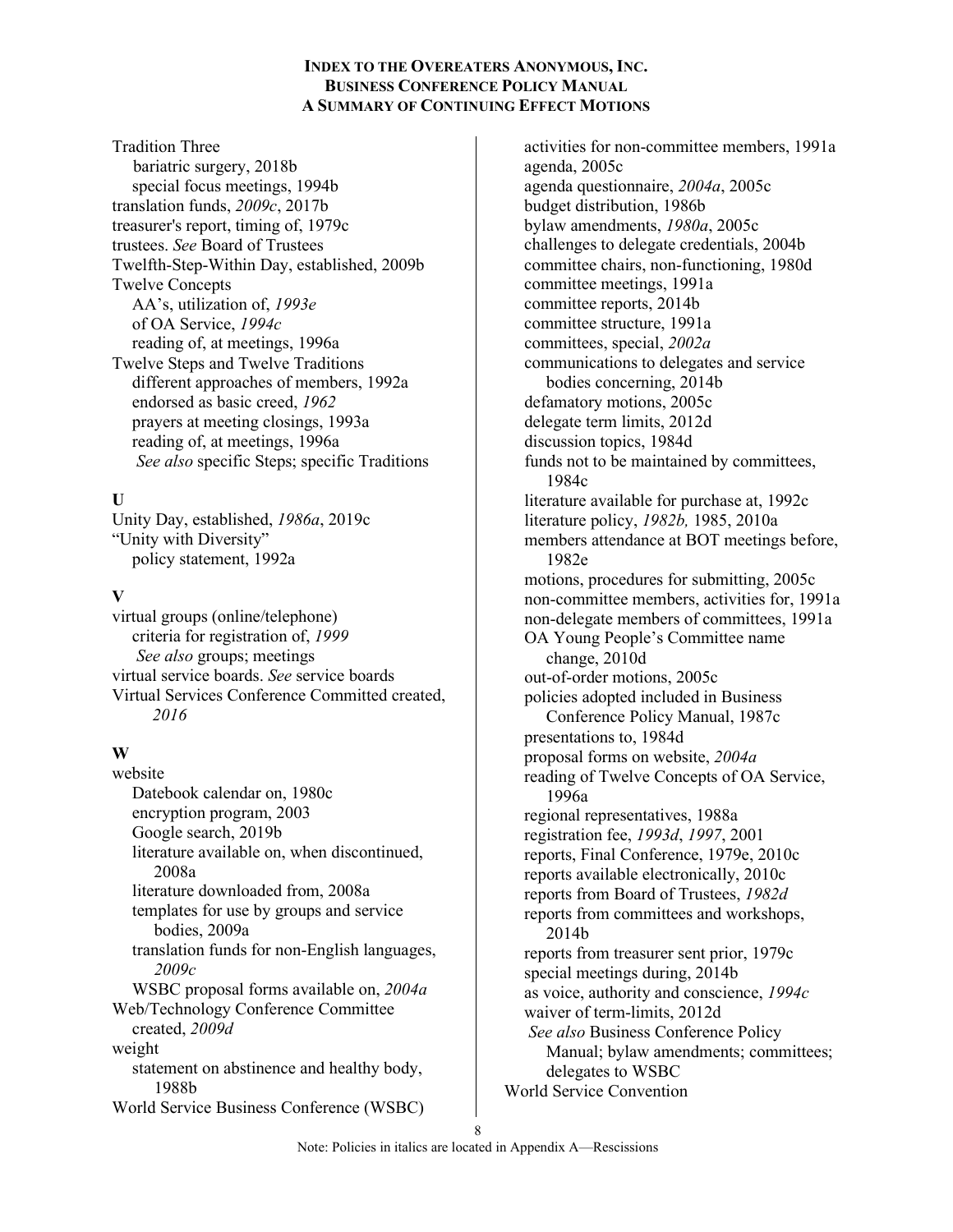literature available for purchase at, 1992c members attendance at meetings before, 1982e payment of founder's expenses to, *1979d* time and place determined by Board of Trustees, 1984b World Service Office (WSO) administration, *1994c* contributions to WSBC Delegate Support Fund, annual letter requesting, 1993c discontinued literature, 2008a display of name at events, 2015 proposal forms, have available on website, *2004a* provide website templates, 2009a recovery chips, sell, 2008f registration with, 2010e WSBC registration fee, *1993d, 1997*, 2001 writing as tool of recovery, 2011b WSO. *See* World Service Office (WSO)

### **Y**

Young People's Committee, name change, 2010d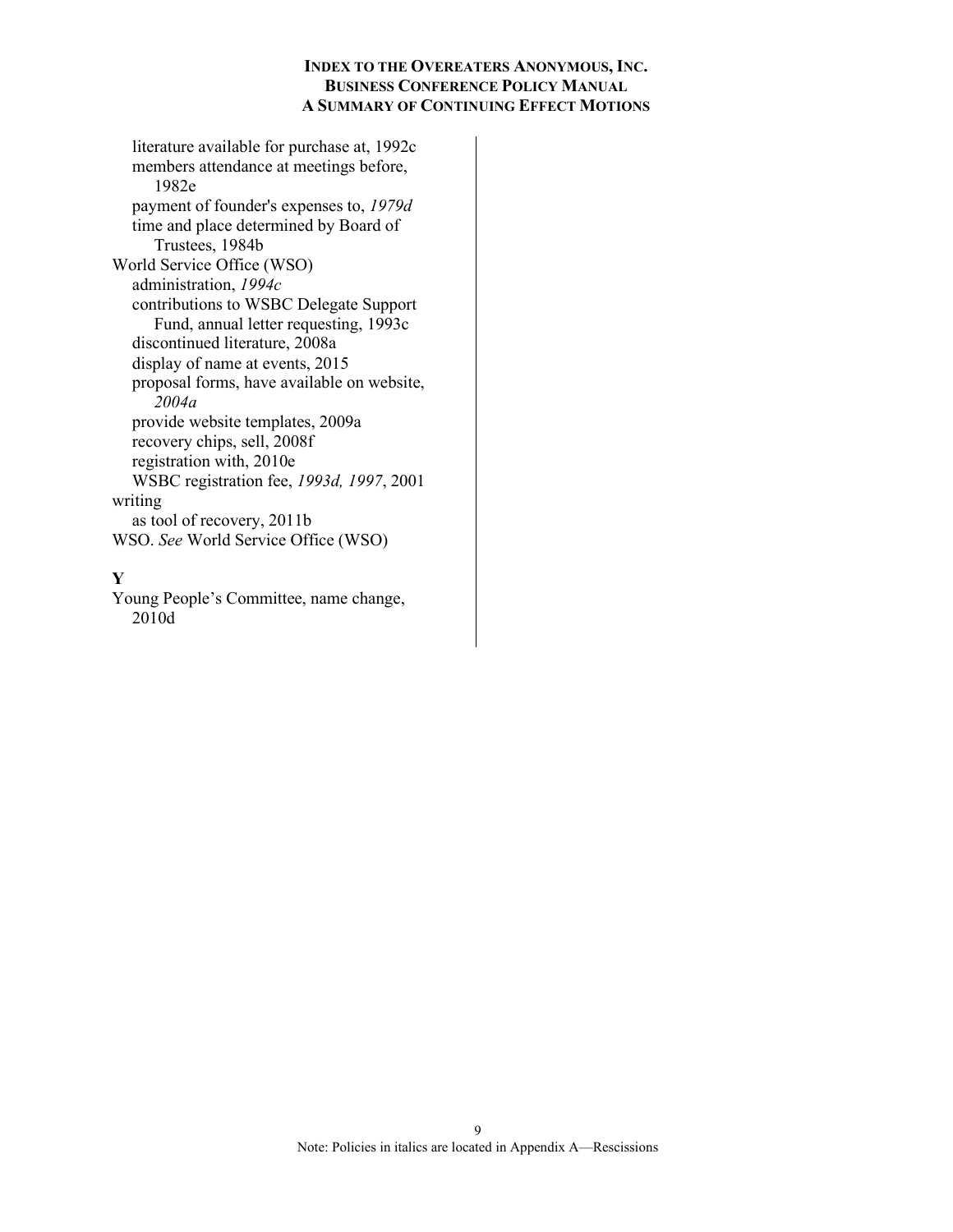## *INTRODUCTION*

It is noted that all motions appearing in this summary were adopted by the group conscience of the World Service Business Conference of Overeaters Anonymous. Furthermore, until changed, these motions set self-imposed limits on the Fellowship. According to the Bylaws of Overeaters Anonymous, Inc., Subpart B, Article VIII, Section 1a) which states:

> "…The Conference shall serve as the collective conscience of the Fellowship of Overeaters Anonymous as a whole…"

# *CONTINUING EFFECT MOTIONS*

- **1962** Rescinded 2014.
- **1977a** Rescinded 2001.
- **1977b** It was adopted to: Adopt a responsibility pledge: Always to extend the hand and heart of OA to all who share my compulsion; for this I am responsible.
- **1978** It was adopted that: Showing just cause, literature groups of OA from countries other than the United States may obtain permission to reprint OA literature from OA Board of Trustees. Reprinted literature should conform to existing Conference-approved literature.
- **1979a** Rescinded 1989. Superseded by 1982b.
- **1979b** Rescinded 1989. Superseded by 1980c and 1984e.

**1979c** Amended 1989. It was adopted that: The treasurer's report be prepared and sent out to delegates prior to the Business Conference to allow each person time to study, assimilate, and prepare any questions they might have for the Board of Trustees.

- **1979d** Rescinded 2015.
- **1979e** Amended 1989, 2001, 2012, and 2016. It was adopted: To ensure personal anonymity be maintained, the online version of the Final World Service Business Conference Report will only include first names and last initials in minutes and reports. The contact section of the report, which includes names, addresses, phone numbers, and email addresses of delegates will be emailed to all service bodies and delegates following Conference. "For Use Within OA Only" will appear at the top of this list.

**1980a** Rescinded 2016.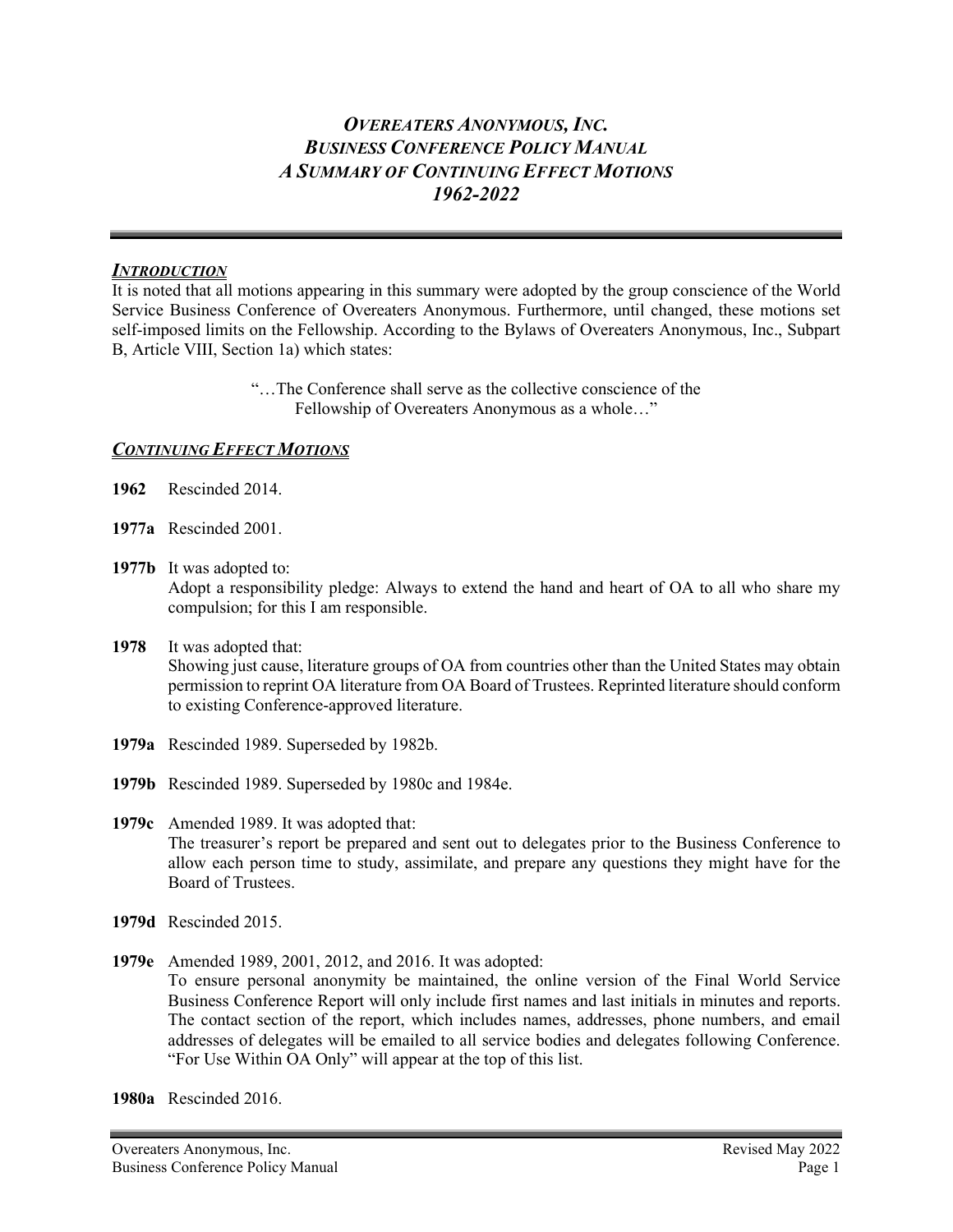- **1980b** Amended 2013. An anonymity statement was adopted:
	- Anonymity is the spiritual foundation of our program, always ensuring principles before personalities. This means that OA itself is not anonymous, but its members are. There are no exceptions. While OA may be publicized, we do not break our individual anonymity at the level of press, radio, films, television, and all public media of communication; and the recognizable facial exposure of persons identifying as OA members at the level of press, films, television, and all public media of communication is a violation of our tradition of anonymity, even though the first name only is given or the entire name is withheld.
- **1980c** Amended 2002 and 2013. It was adopted that: All OA events sponsored by registered OA groups and service bodies referenced in Bylaws, Subpart B, provided they uphold the Twelve Traditions, be placed in the WSO calendar upon request of the sponsoring body.

### **1980d** It was adopted that:

A Conference committee member can petition the Board of Trustees to consider by a two-thirds vote of the Board of Trustees to remove a nonfunctioning chairman of a specific Conference committee. The vice chairman will then assume the chairmanship.

- **1982a** Rescinded 1999.
- **1982b** Rescinded 2010.
- **1982c** Amended 1989 and 2018. A definition of open and closed groups was adopted: Open group is a group which is open to anyone.

Closed group is a group that is open to anyone with the desire to stop eating compulsively, or anyone who thinks they may have a problem with compulsive overeating. This includes newcomers.

- **1982d** Rescinded 2001.
- **1982e** It was adopted that:

Through announcements in *Lifeline* and *A Step Ahead* the Fellowship be invited to attend and observe the Board of Trustees' meetings held prior to the annual Business Conference and Convention. The board is to make available sufficient facilities to accommodate all who choose to attend.

**1982f** Rescinded 2012.

**1983** Amended 1989. After a presentation/discussion on requirements other than the Twelve Steps, the following statement was adopted: Overeaters Anonymous respects the autonomy of each OA group. We do suggest, however, that any OA group which imposes a special purpose, task, or guideline should inform its members that this special purpose, task, or guideline does not represent OA as a whole. The only requirement for membership is the desire to stop eating compulsively. Anyone who says they are a member is a

member. We of Overeaters Anonymous welcome all members with open arms.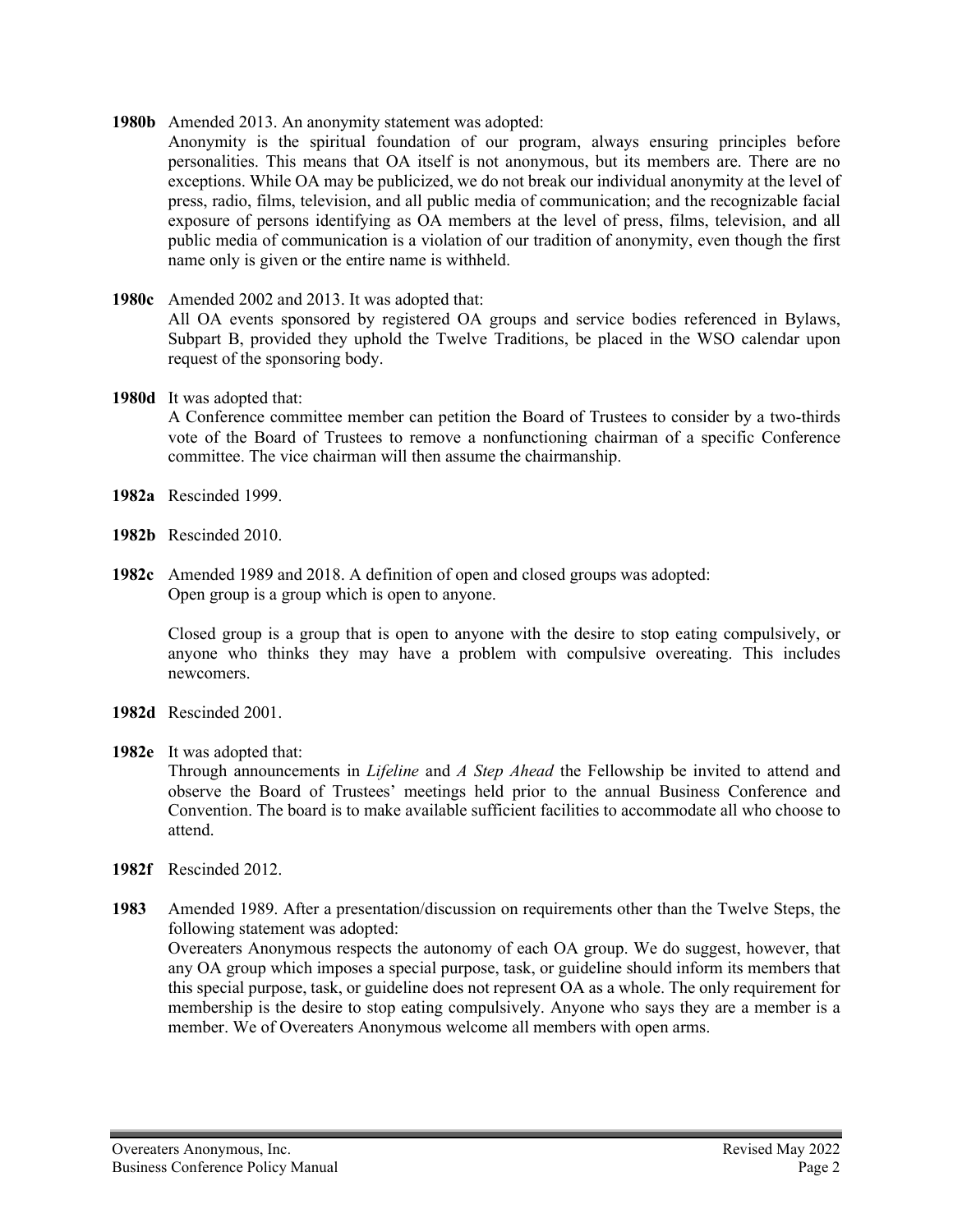- **1984a** Amended 1990, 2013 and 2015. Upon the recommendation of the Literature Committee, a preamble for Overeaters Anonymous was adopted to read: Overeaters Anonymous is a Fellowship of individuals who, through shared experience, strength, and hope, are recovering from compulsive overeating. We welcome everyone who wants to stop eating compulsively. There are no dues or fees for members; we are self-supporting through our own contributions, neither soliciting nor accepting outside donations. OA is not affiliated with any public or private organization, political movement, ideology, or religious doctrine; we take no position on outside issues. Our primary purpose is to abstain from compulsive eating and compulsive food behaviors and to carry the message of recovery through the Twelve Steps of OA to those who still suffer.
- **1984b** Amended 1993 and 2001. It was adopted that: The World Service Convention will be held at a time and place to be determined by the Board of Trustees.
- **1984c** It was adopted that: Business Conference committees not raise or maintain funds.
- **1984d** Amended 2013 and 2014. The following procedure for Business Conference presentations/ discussions was adopted:
	- 1) Items for presentations/discussions at the annual Business Conference are selected by the board from those recommended by the Conference Planning Committee. Selections for topics are made from recurring problems, topics of major interest, and topics requested by the Fellowship.
	- 2) Service bodies who propose presentation/discussion topics will be sent a letter stating how topics are chosen and that their recommendation has been referred to the Conference Planning Committee for consideration.
- **1984e** Amended 2014. After a presentation/discussion, a statement on the sale of merchandise was adopted:

It is the will of the Business Conference that sale of merchandise, per se, is not prohibited by the Traditions. With regard to sale of merchandise, "Each group should be autonomous except in matters affecting other groups or OA as a whole." If you choose to sell merchandise, the following guidelines are suggested:

- 1) All sales be made by and for OA service bodies.
- 2) Each sale item be approved by group conscience.
- 3) Sales at OA events and functions should be conducted in such a manner so as not to divert or distract from our primary purpose to carry the message to the compulsive overeater who still suffers.

In accordance with our Traditions, each group and OA service body may choose to sell or not sell merchandise as they determine. Overeaters Anonymous must be ever mindful of our Traditions, which warn against endorsement of outside enterprise.

**1985** Amended 1993 and 2017. Upon the recommendation of the Literature Committee, the following revised procedure for granting the Conference Seal of Approval was adopted:

The Conference-approved seal that appears on the back of our literature means that the material has broad application to the Fellowship as a whole and is intended primarily to distinguish OA literature, not to censor other literature.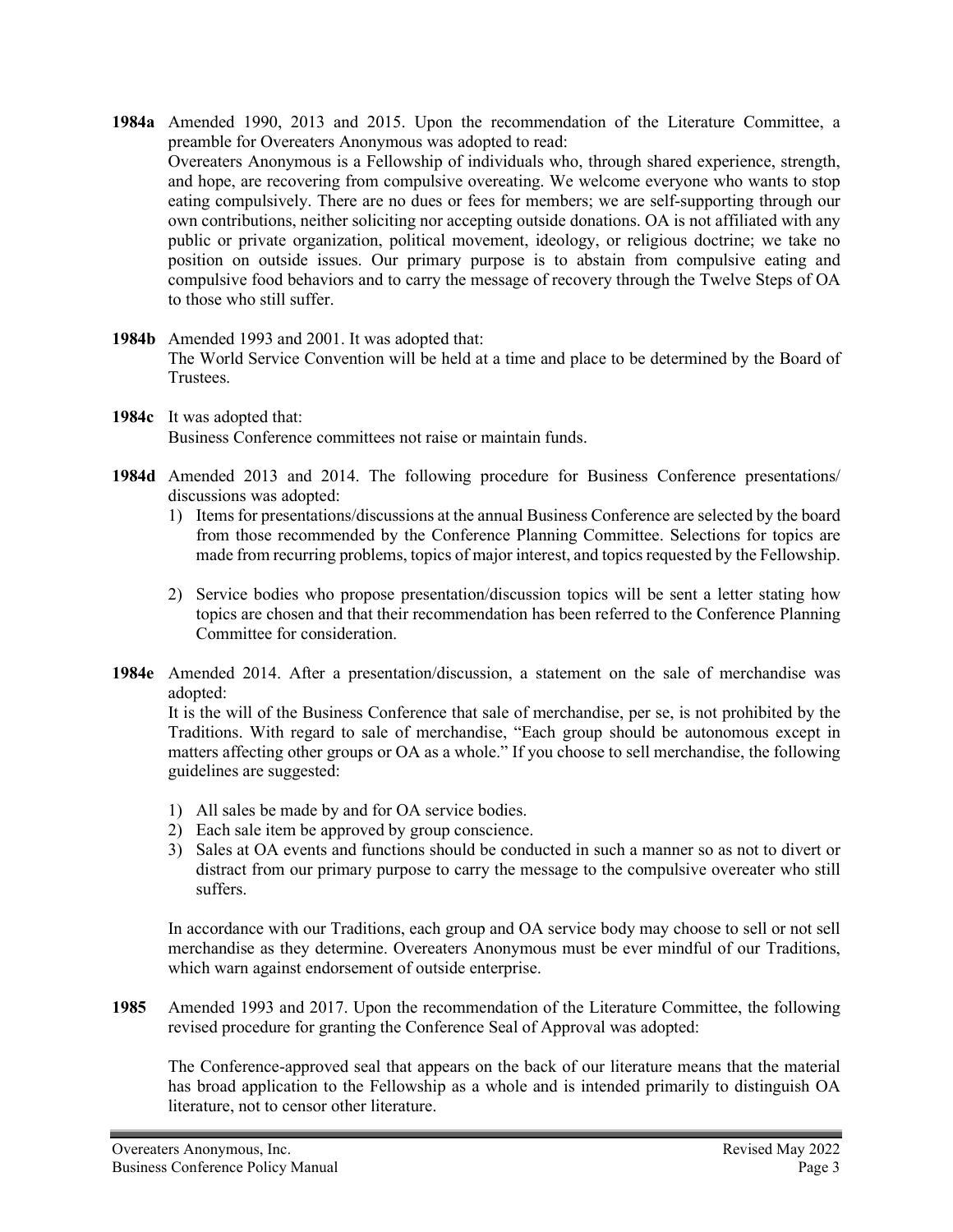The Board of Trustees oversees the production of literature at the world service level. The Conference Seal of Approval shall be granted to OA literature upon receiving a two-thirds vote from the delegates present and voting at the annual World Service Business Conference.

All refining will be processed by the Conference-approved Literature Committee (CLC), Boardapproved Literature Committee (BAL), and the Board of Trustees (BOT), according to their procedures, prior to recommending any literature for approval of the delegates.

Prior to the Business Conference, pamphlets and books that are recommended for the Conference Seal of Approval will be posted online as downloadable files. At the Business Conference, delegates will vote either to approve or reject, rather than to edit or refine the material.

(Note: Originally adopted in 1976; revised 1980, 1985, 1993 and 2017)

**1986a** Superseded by 2019c.

**1986b** It was adopted that:

The annual World Service Business Conference delegate binders include a copy of the current fiscal year budget as adopted by the Board of Trustees.

- **1987a** Rescinded 2000. Superseded by 2000a.
- **1987b** Rescinded 2018.
- **1987c** It was adopted that:

All policies adopted by the Business Conference shall be placed in a document entitled Business Conference Policy Manual which shall be distributed to world service delegates as part of pre-Conference delegate materials and also updated and included in all final World Service Business Conference reports.

- **1987d** Superseded by 2005c.
- **1988a** Amended 1989, 1992, 1996, 1998, 2001, 2002, 2010, 2014 and 2018. It was adopted that:
	- 1) Functioning

Service bodies may join together in order to help carry the message of OA recovery, providing they adhere to the Traditions and the Overeaters Anonymous policies for the use of OAapproved literature and print material.

- 2) Business Conference Delegates
	- a) In addition to the requirements set out in Article VIII, Section 3c) of the Bylaws, Subpart B, it is suggested the delegates should be selected for judgment, experience, stability, willingness, and for faithful adherence to living within the concepts of the Twelve Steps, Twelve Traditions, and Twelve Concepts of Overeaters Anonymous. It is further suggested a World Service delegate be a current or past regional representative.
	- b) As participants, delegates shall not be bound by the wishes of their service bodies, but should not vote against these wishes unless situations arise at the Business Conference that make it necessary for the best interests of Overeaters Anonymous as a whole.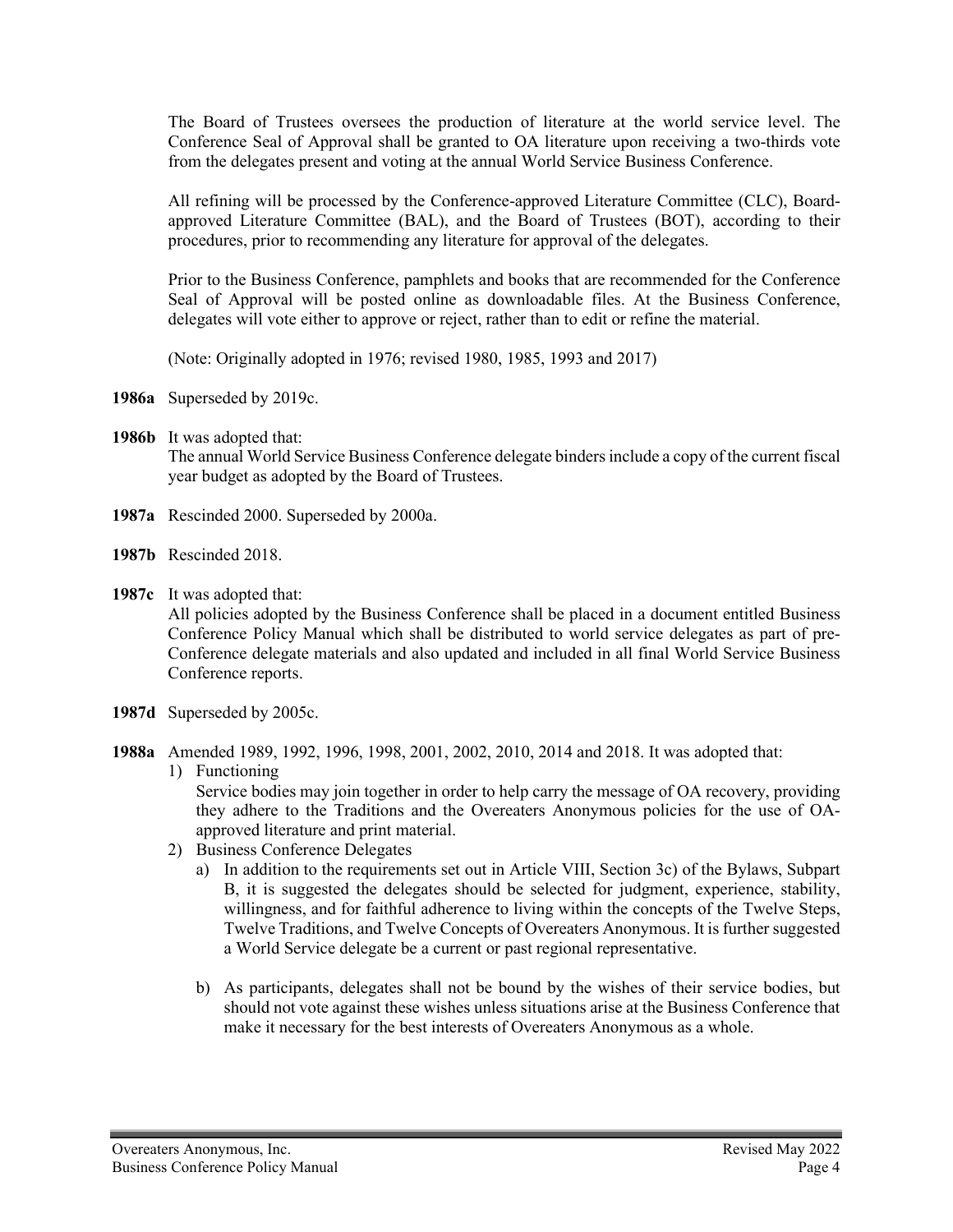**1988b** Amended 2002, 2009, 2011, 2019, and 2021. The following policy statement was adopted: The WSBC 2021 accepts the following definitions: Abstinence is the action of refraining from compulsive eating and compulsive food behaviors while working towards or maintaining a healthy body weight.

Spiritual, emotional, and physical recovery is the result of living and working the Overeaters Anonymous Twelve Step program on a daily basis.

- **1988c** Superseded by 2005c.
- **1989a** It was adopted that:

In order to reaffirm the special relationship between OA and O-Anon and in keeping with the spirit of Tradition Ten—cooperation without affiliation—the following be adopted:

Overeaters Anonymous, Inc. recognizes the special relationship we enjoy with O-Anon groups, a separate but similar fellowship. OA wishes to recognize the contribution O-Anon has made and is making to friends and families of compulsive overeaters.

It is the desire of the Conference to affirm the relationship between OA and O-Anon, and it is also the desire of the Conference to acknowledge OA's appreciation for O-Anon groups.

- **1989b** Rescinded 2003.
- **1990** Amended 2011 and 2014. It was adopted that:
	- The World Service Business Conference of Overeaters Anonymous suggests that individual groups and service bodies refrain from publishing the names or non-OA titles of speakers/leaders at OA functions in any informational materials (flyers, newsletters, etc.). OA service titles (but not names) may be used when a speaker/leader is performing the service responsibility of his or her OA office.
- **1991a** Amended 2003, 2013, 2015, 2017 and 2022. It was adopted that:
	- 1) The Conference committees listed in Subpart B, Article IX of the Overeaters Anonymous, Inc. Bylaws should confer with the corresponding board committees.
	- 2) Committee membership will be limited to a delegate cochair, a trustee cochair and an equal percentage of the year's registered delegates (with exception listed in 1991a 6). Each committee will include delegates from across the regions, whenever possible. Additionally, a combination of up to six former trustees, current trustees, and nondelegate members may be appointed to participate in the work of the committee during the year.
	- 3) Cochairs consisting of a Conference delegate (elected by committee members at WSBC) and a trustee (appointed by the chair of the BOT) will coordinate the efforts of the committee. The Conference delegate cochair will preside over the committee meetings at WSBC and throughout the following year. The trustee cochair will act as liaison between the committee and the BOT and will report to the Board of Trustees regarding committee activities.
	- 4) Committee members not responding to two consecutive mailings of the committee which require answers will not receive future mailings unless the member has notified one of the cochairs of a reason for a temporary absence from committee work.
	- 5) The committee meetings at WSBC will be open; however, only committee members will have a voice and vote.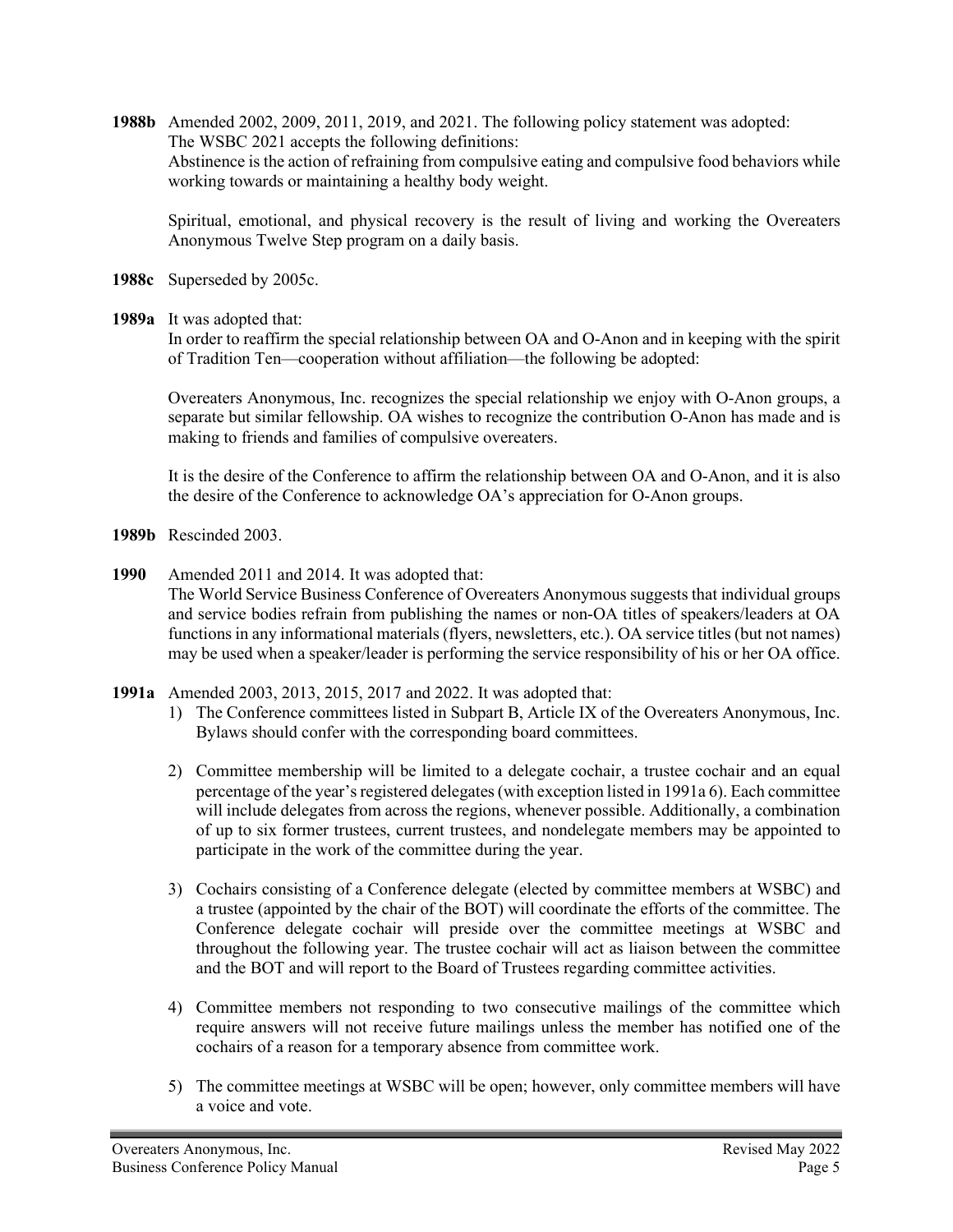- 6) Delegates should be registered by March 1 and have submitted a committee preference form by April 1. Committee assignment is made on a first come, first served basis except the Conference-approved Literature Committee and the Reference Subcommittee (OA, Inc. Bylaws, Subpart B, Article IX, Sections 1 and 2). Delegates will be notified of their committee assignment at or prior to WSBC. Service on a committee is expected and the commitment is maintained until the following WSBC. It is recommended that those serving at the world service level rotate committee assignments every two years.
- **1991b** Superseded by 2005c.
- **1991c** Amended 2018. It was adopted that: The terms "compulsive overeater, compulsive eater" and "compulsive eating, compulsive overeating" be used interchangeably in OA literature, as determined to be appropriate to the topic and context by the Literature Committee during the regular literature writing, editing, and approval process.
- **1992a** Amended 2013 and 2021. The following policy statement was adopted:

## **"Unity with Diversity" Policy**

THE FELLOWSHIP of Overeaters Anonymous encourages and promotes acceptance and inclusivity. All are welcome to join OA and are not excluded because of race, creed, nationality, religion, gender identity, sexual orientation, or any other attribute. We welcome all who share our compulsion. Everyone with the desire to stop eating compulsively is welcome in Overeaters Anonymous.

THE FELLOWSHIP recognizes the existence of individual approaches and different structured concepts to working our Twelve Step program of recovery; that the Fellowship is united by our disease and our common purpose; and that individual differences in approaches to recovery within our Fellowship need not divide us.

THE FELLOWSHIP respects the rights of members, groups, and service bodies to follow a particular concept of recovery within Overeaters Anonymous and encourages each member, group, and service body to respect those rights as they extend the hand of fellowship to those who still suffer.

THE FELLOWSHIP encourages each duly registered group and service body to affirm and maintain the Twelve Traditions of Overeaters Anonymous by allowing any member to share his or her experience, strength, and hope in meetings regardless of the individual approach or specific concept that member may follow. Duly registered is defined as being in full compliance with Bylaws, Subpart B, Article V.

- **1992b** Amended 2018. Superseded by 2019c.
- **1992c** Amended 2002 and 2016. It was adopted that: AA literature sold by the OA World Service Office shall be available for purchase at all World Service Conventions.
- **1992d** Rescinded 1998.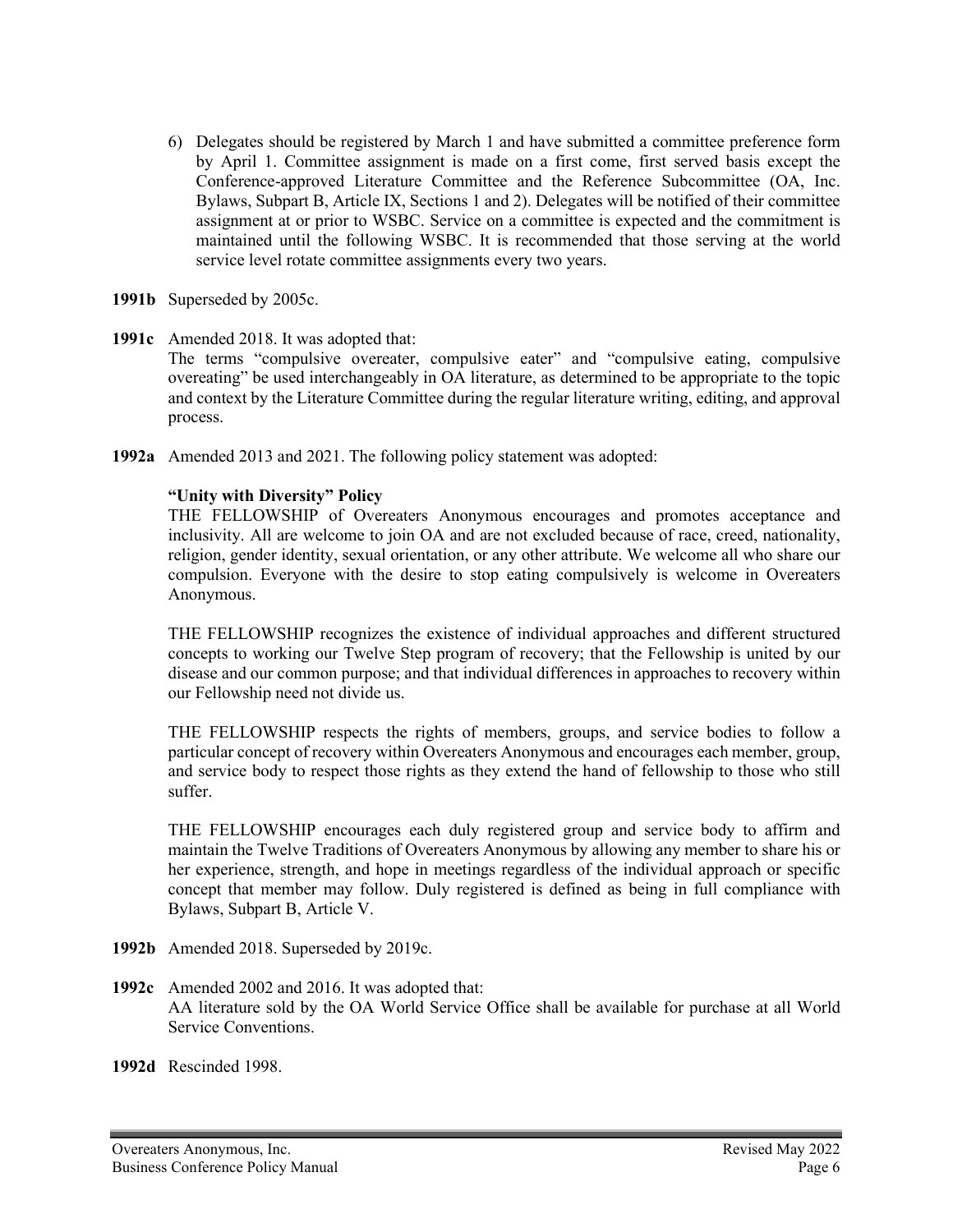**1992e** It was adopted that:

The World Service Board of Trustees incorporates the job description of the general service trustee on the trustee application form.

**1993a** It was adopted that:

We, the 1993 Business Conference of Overeaters Anonymous, suggest that OA meetings and events be closed with one of the following: the Serenity Prayer, the Seventh-Step Prayer, the Third-Step Prayer, or the OA Promise *I Put My Hand in Yours*.

**1993b** Amended 2010. It was adopted that:

It is the group conscience of the 1993 World Service Business Conference that the sale or display of literature other than OA-approved literature and AA conference-approved literature (as described in WSBC Policy 2010a) is an implied endorsement of outside enterprises, and therefore in violation with Tradition Six.

**1993c** Amended 1994, 2001, 2002, 2012, and 2014. It was adopted that:

World Service Business Conference 2012 adopt a policy that the World Service Office shall mail an annual letter to all service bodies requesting contributions to help fund delegates to attend World Service Business Conferences. Delegates selected to receive this fund will be those from intergroups and service boards demonstrating need. Priority will be given to those intergroups and service boards that have not previously sent delegates to Conference.

- **1993d** Rescinded 2001.
- **1993e** Rescinded 1998.
- **1994a** (updated 2013 due to amended 1984a) The following policy statement was adopted: Our primary purpose in Overeaters Anonymous is to abstain from compulsive eating and to carry the message of recovery through the Twelve Steps of OA to those who still suffer. Other addictions and problems may have contributed to the intensity of our disease; however, OA is not directly concerned with recovery from these issues. They should be shared in OA meetings only as they relate to compulsive eating. It is in our best interest to concentrate on our primary purpose and not be distracted by focusing on issues such as alcoholism, codependency, abuse, or the treatment thereof. These and similar outside issues should be addressed in other programs or with professionals.
- **1994b** Amended 2008. It was adopted that:

The Fellowship of Overeaters Anonymous recognizes the existence of special-focus meetings, (i.e., gay and lesbian meetings, women's meetings, men's meetings, 100-pounders, maintainers, old timers, and people of various cultural backgrounds, etc.) which have been formed of persons who can more readily identify with fellow OAers with similar attributes. According to the Traditions, bylaws, and policies of OA, the only requirement for membership is the desire to stop eating compulsively. We ask each person attending a meeting to respect and consider the group conscience. All registered meetings shall welcome and give a voice to any person who has the desire to stop eating compulsively.

- **1994c** Rescinded 1998.
- **1995a** Rescinded 2014.
- **1995b** Rescinded 2014.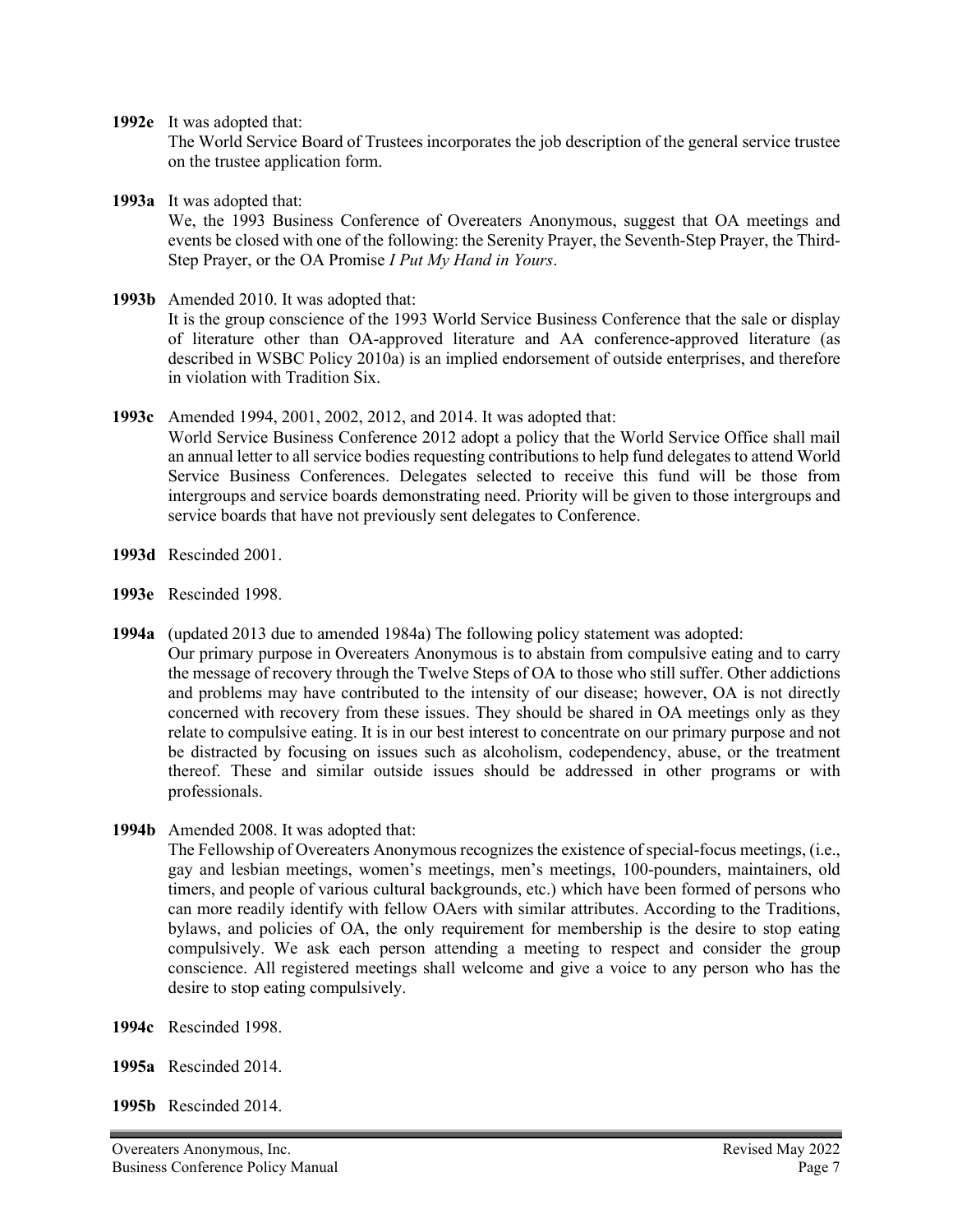**1996a** Amended 1999 and 2014. It was adopted that:

The 2014 WSBC of OA suggests OA's Twelve Steps and Twelve Traditions be read at every meeting. In addition, we suggest all service bodies and the WSBC read the Twelve Concepts of OA Service.

- **1996b** Rescinded 2008. Superseded by 2008a.
- **1997** Rescinded 2001.
- **1998** Rescinded 2008. Superseded by 2008a.
- **1999** Rescinded 2016.

### **2000a** Amended 2005. It was adopted that: No OA members shall be prevented from attending, sharing, leading, and/or serving as a speaker at an OA meeting due to choice of food plan. Groups sharing food plan information must adhere to OA's policies on outside literature, as well as copyright law.

**2000b** It was adopted that:

Terms used in the bylaws and policies that refer to communications, including report(s), response(s), document(s), and notice(s), shall be understood to include suitable electronic transmissions. The term "postmark" includes appropriate electronic date/time stamping.

- **2001** It was adopted that: There will continue to be a delegate registration fee (\$65 for WSBC 2000) adjusted as deemed necessary by the BOT. A portion of this fee is nonrefundable based on cost.
- **2002a** Rescinded 2005.
- **2002b** Rescinded 2005.
- **2003** Amended 2014. It was adopted: To ensure the personal anonymity of members, an encryption program will be maintained to allow for secure transmission of all meeting information submitted via the OA website.
- **2004a** Rescinded 2018.
- **2004b** Amended 2009, 2014 and 2018. It was adopted that: Appeals process for service bodies denied credentials at WSBC because they do not meet the requirements of OA, Inc. Bylaws, Subpart B, Article VIII, Section 3c – Qualifications/Selection.
	- 1) The World Service Office shall notify the service body of any challenges to delegate credentials within seven days of receipt of delegate information by the World Service Office.
	- 2) The service body shall notify the World Service Office if it wishes to appeal denial of delegate credentials within fourteen days of this notification.
	- 3) The Appeals Review Committee shall be composed of two members of the Board of Trustees (the BOT chair and one other trustee), two region chairs, and two representatives of the region bringing the appeal. It will be chaired by the BOT chair.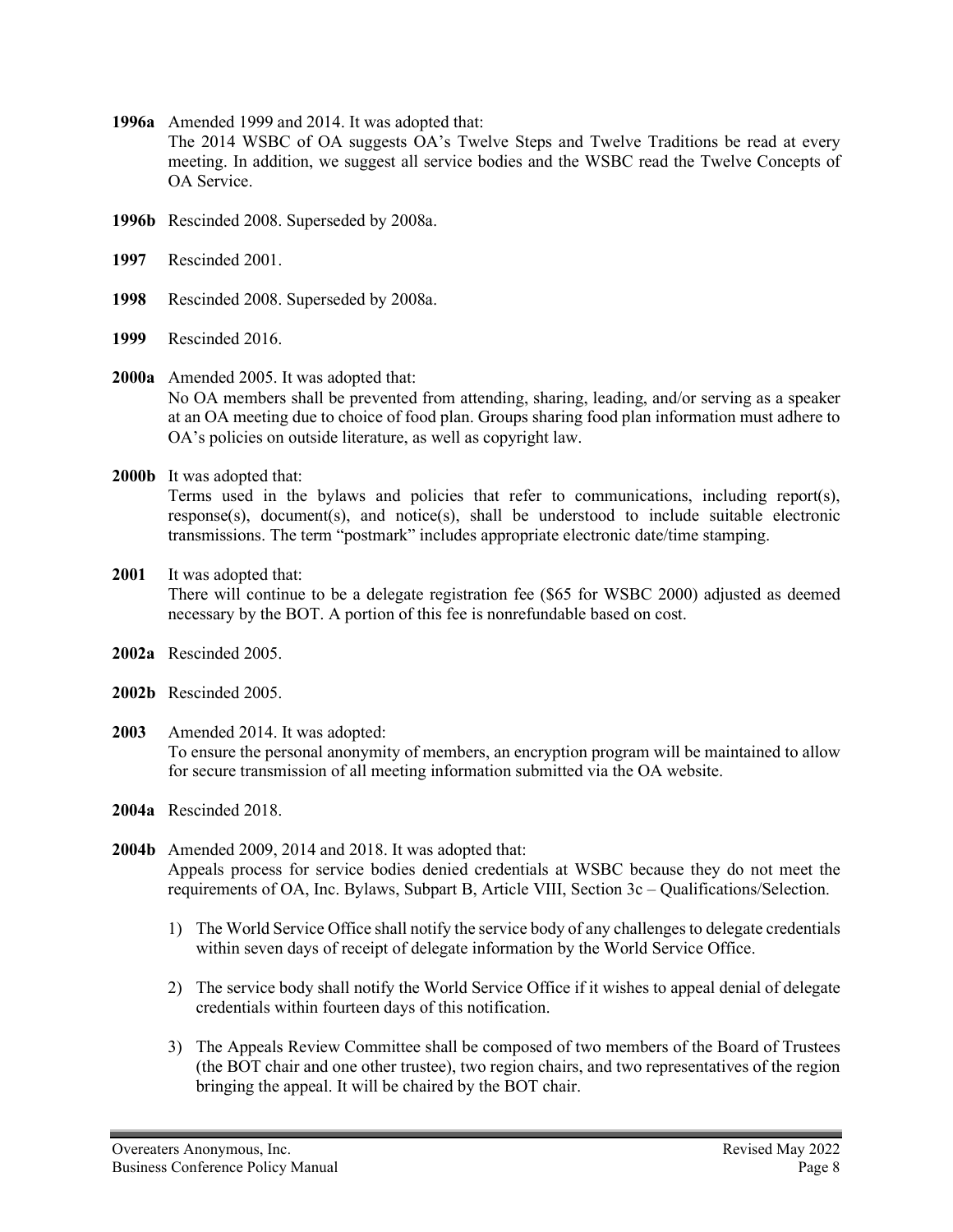- 4) The Appeals Review Committee, via electronic communications, will collectively decide the final disposition of each appeal with a deadline of one month prior to the first session of the upcoming WSBC.
- **2005a** Amended 2016. It was adopted that: Business Conference policies that have been completed or the purpose of which have been served and are no longer required shall be presented by the Bylaws trustee cochair to the Board of Trustees for consideration of removal at the next Business Conference.
- **2005b** Rescinded 2011.

# **2005c** Amended 2017. It was adopted to:

Combine WSBC Policies 1987d, 1988c, and 1999b to read: The World Service Business Conference (WSBC) adopts as policy the following procedures for the submission and consideration of all a) New Business Motions, b) policy motions, and c) Bylaw Amendments to Subpart B of the Overeaters Anonymous, Inc. Bylaws.

- 1) All submissions of proposed New Business Motions, policy motions, and/or amendments to Subpart B of the Overeaters Anonymous, Inc. Bylaws shall include a) a statement of intent; b) a statement of the procedures necessary for the implementation of the proposal (if necessary); c) a statement of estimated cost associated with the proposal; d) a history of related new business items or Bylaw Amendments that were voted upon by the WSBC in the past five years and the results of those votes; e) up to one page of arguments in favor of each new business item or Bylaw Amendment submitted by the maker of the motion at the time of submission; and f) an explanation of how this motion will help carry the message of recovery to those who still suffer.
- 2) The Conference Agenda Questionnaire include all proposed new business, policy motions, and Bylaw Amendments that have been submitted within the announced postmarked deadline, including those deemed out of order with the exception of those motions and Bylaw Amendments that, based upon opinions from legal counsel, are deemed to be defamatory.

Proposals included in the Agenda Questionnaire that are deemed out of order must include within the WSBC Motions Review Committee Comments an explanation of this determination, and at the end of the Proposed Wording the parenthetical comment "Deemed Out of Order: See WSBC Motions Review Committee Comments below."

Additionally, the WSBC Motions Review Committee must also include an explanation of the general nature of the motion or Bylaw Amendment that resulted in it being deemed defamatory by legal counsel and therefore not printed in the Conference Agenda Questionnaire.

- **2006** Rescinded 2014.
- **2007** Rescinded 2009.
- **2008a** Amended 2019. It was adopted that: OA literature may be discontinued, removed, or changed in format for the following reasons:
	- 1) Low Demand. When it is no longer cost-effective to print and maintain inventory of Conference-approved OA literature due to low demand, the Executive Committee of the Board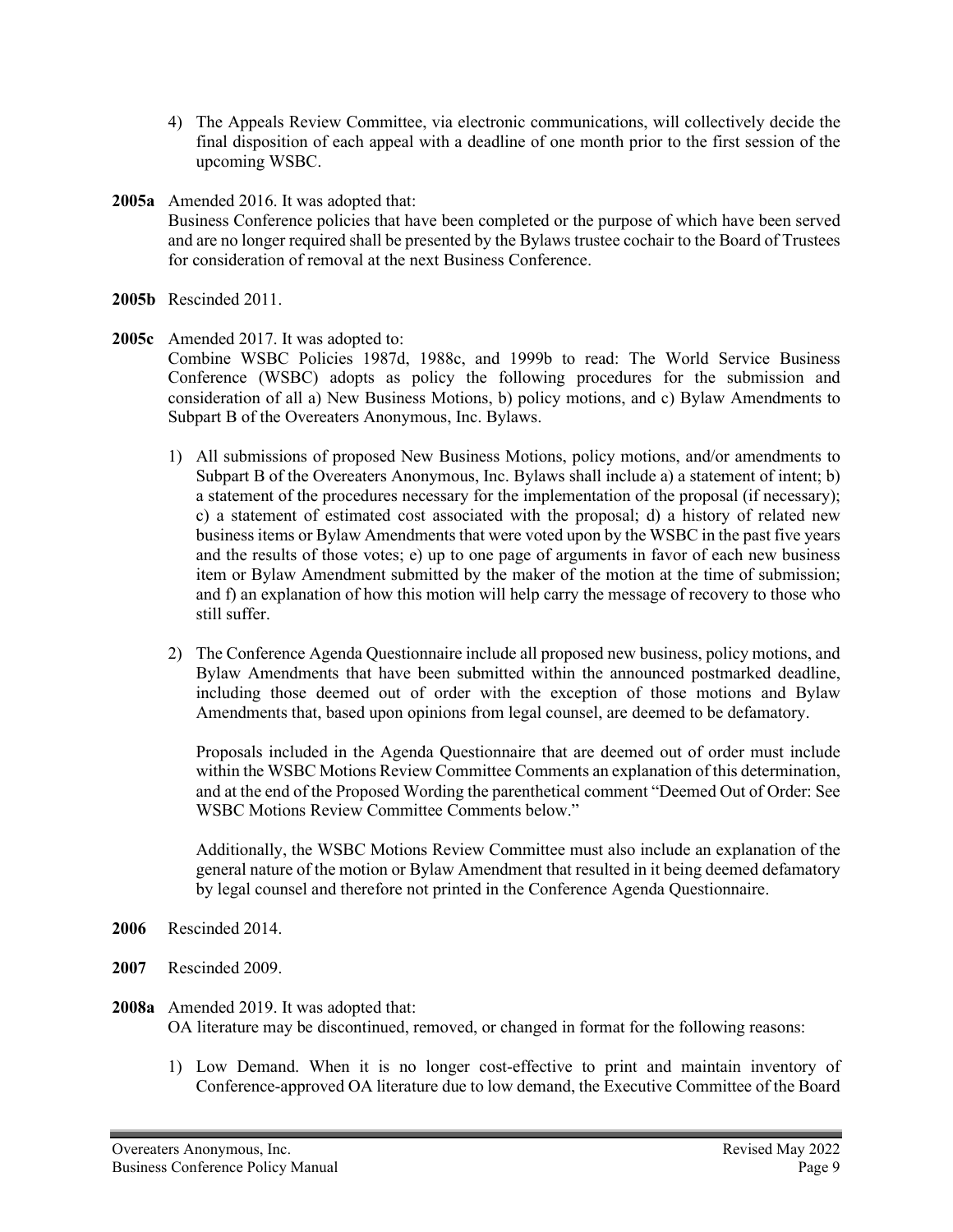of Trustees may decide to move the piece from print to digital form after the depletion of remaining stock.

- a) Pamphlets will be made available for download from the OA website.
- b) The Executive Committee may choose other methods to make low-demand books available.
- c) A copy marked "digital only" with the date the piece was converted to digital only will be maintained in literature archives.
- 2) Removal of Conference Seal of Approval. WSBC delegates may remove the Conference Seal of Approval by a two-thirds vote. Sales of such literature will cease immediately. A copy marked "removed" with the date the piece was removed will be maintained in literature archives.
- 3) Non-Observance of Traditions. If any previously approved literature is found by the Executive Committee of the Board of Trustees to violate our Traditions, sales of that literature will cease immediately, and it will not be distributed for any reason. Conference-approved literature determined to violate Traditions will then be submitted to the Conference for removal of the Conference Seal of Approval. A copy marked "removed" with the date the piece was removed will be maintained in literature archives.
- 4) Discontinued Literature. A copy of literature that is discontinued for any reason other than noncompliance with Traditions will be marked "discontinued" with the date the piece was discontinued and maintained in literature archives.

Notification to the Fellowship shall be through appropriate WSO publications.

**2008b** It was adopted to:

Create an Overeaters Anonymous media policy.

To raise public awareness, Overeaters Anonymous and associated service bodies may send press releases to or make use of special events/promotions in newspapers, magazines, television, radio, websites, billboards, and other means of public media, providing personal anonymity is maintained for members of Overeaters Anonymous. Contact names on media communication can include any special worker associated with public awareness as well as the first names of individual Overeaters Anonymous members.

**2008c** It was adopted to:

Create an Overeaters Anonymous public relations policy.

If Overeaters Anonymous is to continue to exist, it must continue to grow in order to fulfill its primary purpose of carrying its message to the compulsive eater who still suffers and to reach those who are not yet aware of the existence of our Fellowship.

We fulfill this primary purpose most effectively by attraction and cooperation—not promotion or affiliation. For the guidance of our Fellowship, here are definitions of those terms:

To Attract: To draw by other than physical influence; to invite; to draw to; to encourage approach

To Promote: To push forward; to further advance, as in a business venture (implies "hard sell," advancement for profit)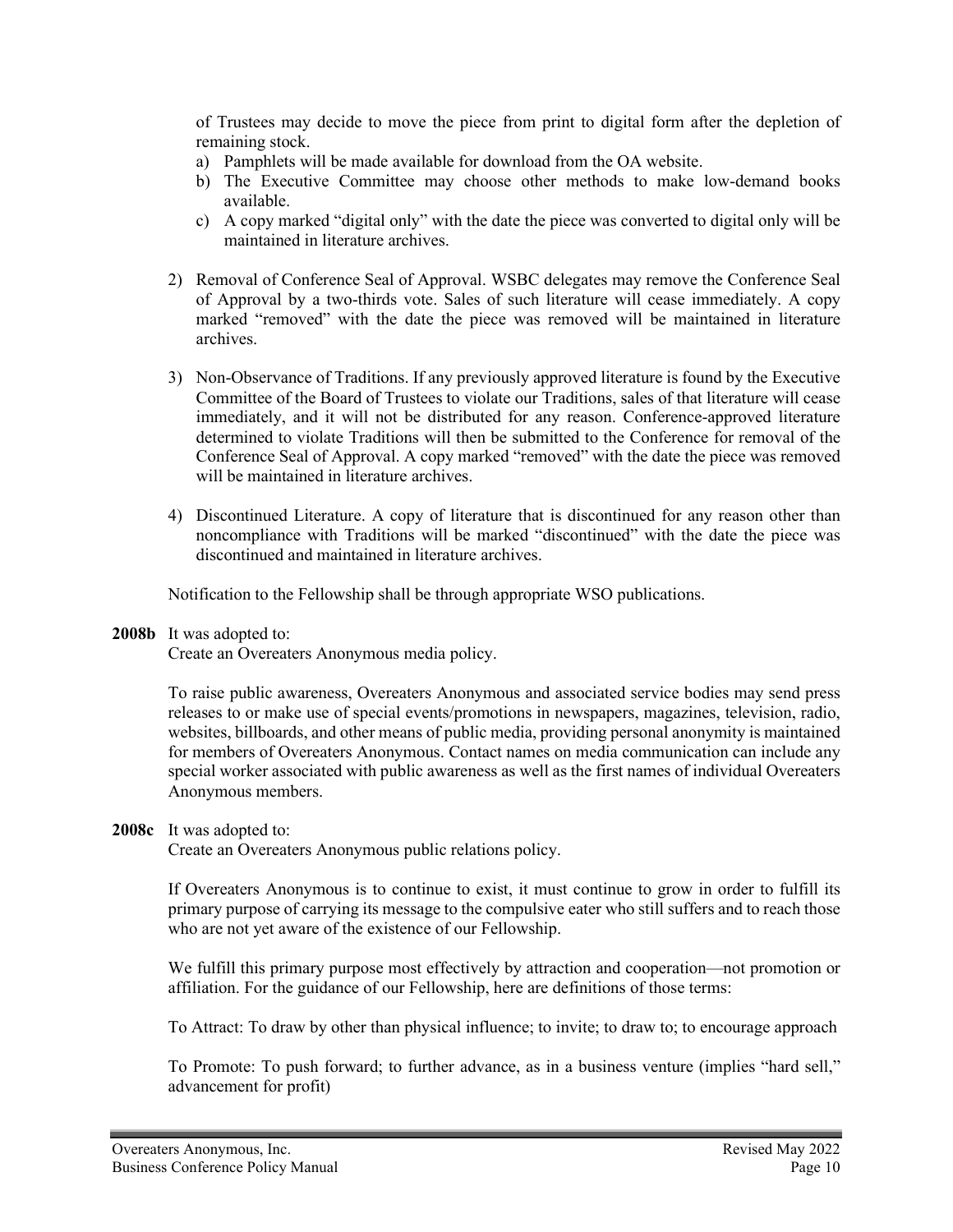Cooperation: Joint operation or action (implies coming together of two or more people to work together for a common goal or benefit or on a common problem)

Affiliation: Association or close connection; a uniting (implies lending one's name, endorsement, legal or financial partnership)

Overeaters Anonymous is attracting when it tells people why we are, what we are, what we do, and how; we let them know that we are available if and when help is needed. We state the facts, which are communicated via the press, radio, TV, internet, and films, always stressing personal anonymity at the public level.

Overeaters Anonymous is cooperating when it works with others\*, rather than alone. Working with others broadens our scope and contacts and we reach more of those in need.

Hiring outside contractors or service companies is not considered an affiliation.

*\*Examples could include, but are not limited to, hospitals, doctors, nurses, clergymen, treatment centers, educators, dieticians, nutritionists, employee assistance programs, and health spas.*

**2008d** It was adopted to:

Create an Overeaters Anonymous public service announcements policy.

To raise public awareness, Overeaters Anonymous and associated service bodies may make use of public service announcements in appropriate newspapers, magazines, television, radio, websites, billboards, and other means of public media.

**2008e** It was adopted to:

Create an Overeaters Anonymous paid ads policy.

To raise public awareness, Overeaters Anonymous and associated service bodies may purchase ads in appropriate newspapers, magazines, television, radio, websites, billboards, and other public media.

**2008f** It was adopted that:

The Overeaters Anonymous World Service Office (WSO) sell recovery chips marked with years from 1 to 20, 25, 30, 35, 40.

## **2009a** It was adopted that:

The World Service Office provides website templates for optional use by OA service bodies and groups in creating or revising their websites.

**2009b** Amended 2017. It was adopted that:

December 12 (12/12) each year be designated as OA's International Twelfth Step Within Day, the purpose of which will be to encourage OA service bodies, meetings, and individual members to reach out to those within the Fellowship who are still suffering from compulsive eating behaviors.

**2009c** Rescinded 2012.

**2009d** Rescinded 2019.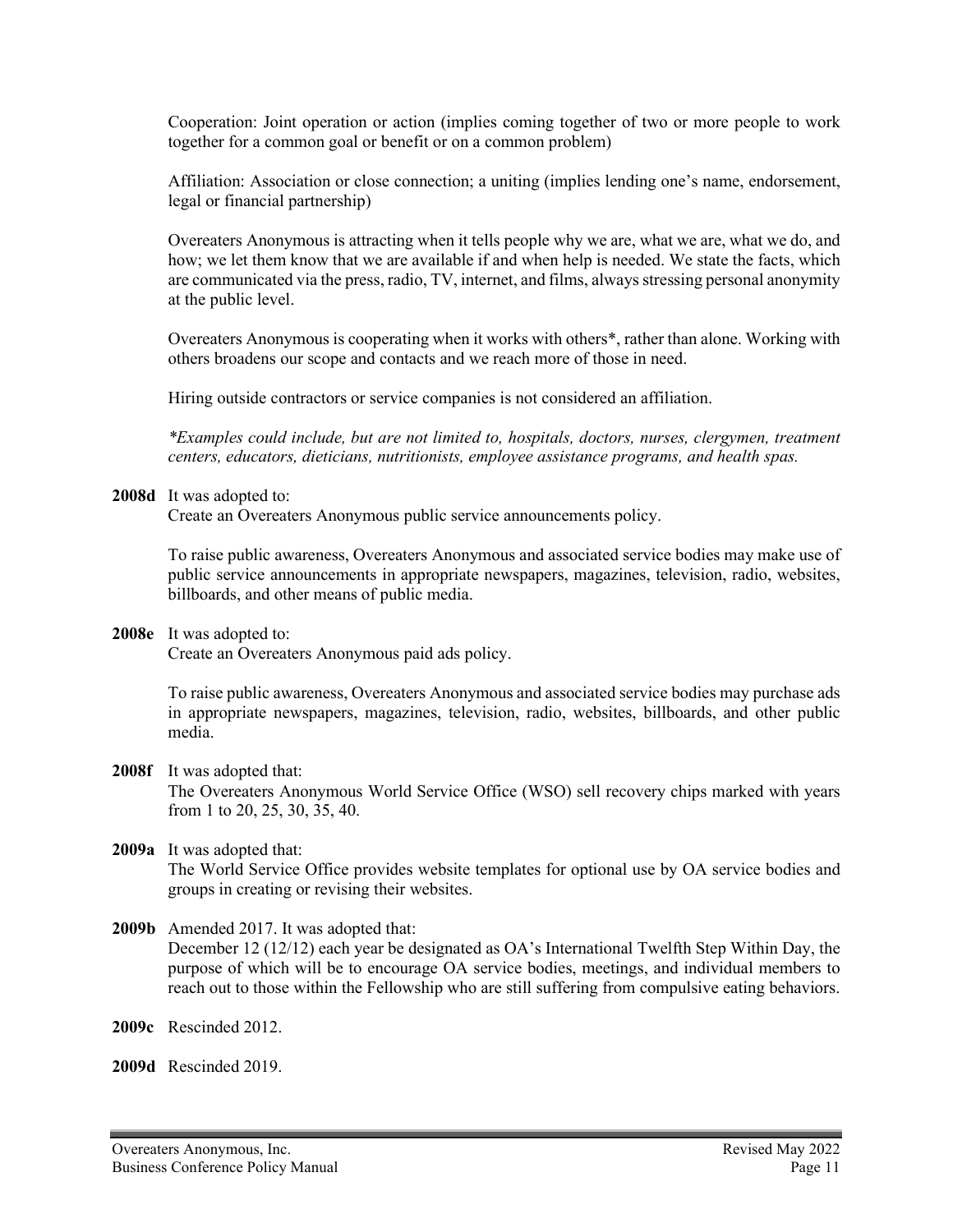**2010a** Amended 2012. The following policy statement was adopted:

### **Statement on Approved Literature**

In accordance with our Traditions, we suggest that OA groups maintain unity and honor our Traditions by using, selling, and displaying only approved books and pamphlets at their meetings. This includes OA Conference- and board-approved literature; AA Conference-approved books, booklets, and all future editions thereof, with original edition copyright 2010 or earlier; and locally produced OA literature. Locally produced literature must be developed according to the *OA Guidelines for Locally Produced Literature*, and should be used with the greatest discretion. Local literature should be considered temporary and discontinued when OA literature approved for general use is available to cover the topic.

- **2010b** Rescinded 2014.
- **2010c** Amended 2015. It was adopted that: The WSBC Final Conference Report be made available electronically.
- **2010d** Amended 2014 and 2021. It was adopted to: Establish an OA Young People's Conference Committee.
- **2010e** Amended 2014 and 2018. It was adopted to: Require all groups and service bodies wishing to register with the WSO to provide at least one email address and name when submitting their registration request. The required email address is for use within the OA organization and will not be published.
- **2011a** Amended 2016 and 2019. The following policy statement was adopted:

## **Statement on Public and Social Media**

While Overeaters Anonymous has no opinion on outside issues, including social media, the delegates of the 2019 World Service Business Conference recommend that any OA member, group, or service body using social media for OA public information and public awareness maintain the personal anonymity of OA members.

Members of Overeaters Anonymous are anonymous. The Fellowship is not. Members of Overeaters Anonymous are responsible for maintaining their anonymity and respecting the anonymity of other OA members. When attending an OA meeting, whether face-to-face or virtual, members are encouraged to seek appropriate means to protect their own anonymity and that of fellow members.

All registered virtual meetings shall inform members that their anonymity is not fully protected when attending a virtual meeting.

Find options for protecting anonymity at *Guidelines for Anonymity in the Digital World*. [\(https://oa.org/guidelines/anonymity-in-the-digital-world/\)](https://oa.org/guidelines/anonymity-in-the-digital-world/).

## **2011b** It was adopted to:

Include the Tools of recovery of OA in the Conference Policy Manual.

The following are the Tools of recovery of OA: A Plan of Eating, Sponsorship, Meetings, Telephone, Writing, Literature, Anonymity, Service, and Action Plan.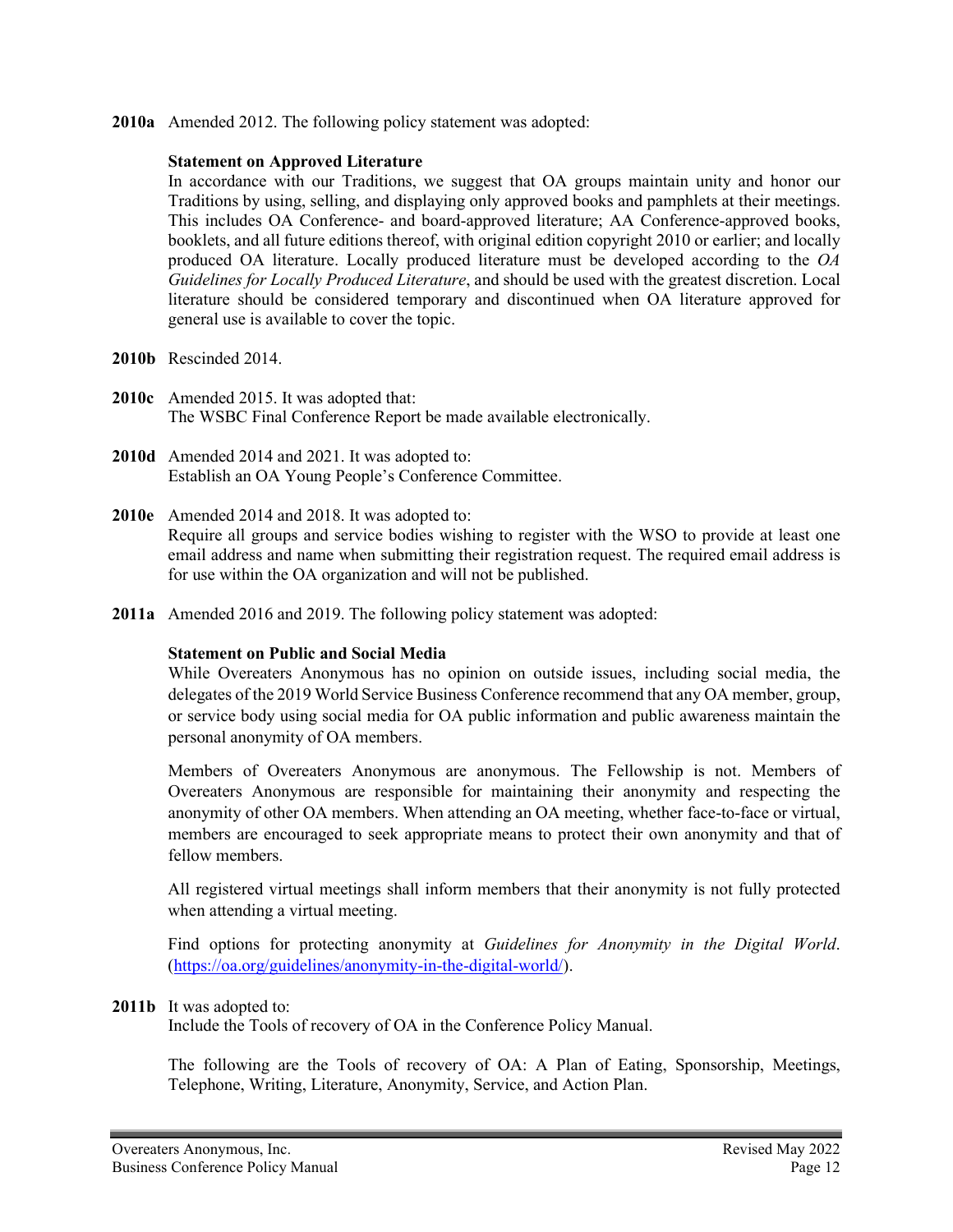- **2011c** It was adopted that: Overeaters Anonymous Fellowship bestow the title of founder to Rozanne S.
- **2012a** Amended 2018. The following policy statement was adopted:

### **Statement on Creating Service Centers**

Service bodies may form service centers to assist them in communicating with the groups and to help carry the message, providing that they adhere to the Traditions, as guided by the Twelve Concepts of OA Service, and adhere to Overeaters Anonymous policies for the use of OA-approved literature and print material.

**2012b** The following policy statement was adopted:

### **Statement on Group Where Access is Restricted**

A group which, for compelling reasons over which it has no control, where access is restricted (i.e., national security, military security, ships, military bases, or institutional setting), cannot welcome all who have the desire to stop eating compulsively will be considered to be in compliance with the points defined in Bylaws, Subpart B, Article V, Section 1, if:

- 1) It has provided the Board of Trustees, in writing, the specific compelling reason.
- 2) The Board of Trustees specifically approves the exception.
- **2012c** The following policy statement was adopted:

### **Statement on Group Liability Insurance**

As per OA, Inc. Bylaws, Subpart A, Article III – Members, the legal structure of OA, Inc. does not allow for the provision of liability insurance for OA groups or service bodies.

**2012d** Amended 2014. It was adopted that:

The terms of WSBC delegates from service bodies shall be limited. After completing four consecutive years, service shall not exceed an additional two years. A one-year rotation out of service shall then be observed. Request for a waiver of this limitation shall be submitted to the Board of Trustees.

**2013** The following policy statement was adopted:

## **Statement on Individual Member Donations to the OA World Service Office**

- 1) A member may contribute up to US\$5,000 per year to the general fund, up to US\$5,000 per year to any special fund, and up to US\$5,000 per year to honor the memory of a deceased member.
- 2) OA, Inc. may accept a bequest from the will of a deceased member in cash or cash equivalent. There is no limit on the amount of such a bequest.

**2014a** Rescinded 2017.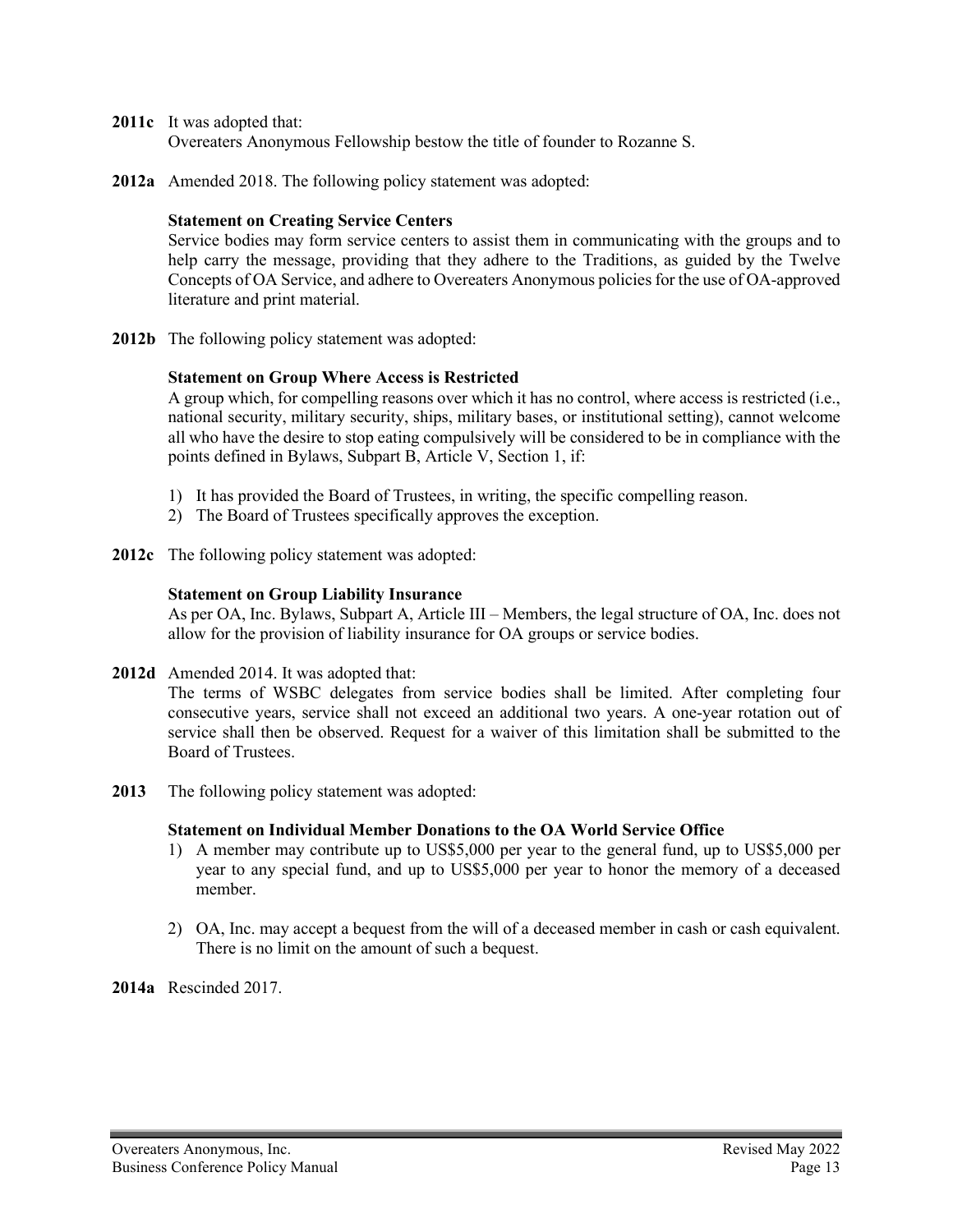### **2014b** It was adopted that:

## **Meetings of Delegates**

Annual Business Conference

- 1) Oral committee and workshop reports shall be made on the final day of the Business Conference when time allows. Written reports are due in the World Service Office two weeks following the close of the Business Conference.
- 2) Special meetings of delegates or committees of delegates during the Business Conference for any purpose or purposes may be called at any time by the chair or by a majority of the trustees and/or delegates.
- 3) Communications concerning the Business Conference from the trustees and the World Service Office shall be through the registered delegates and service bodies.
- **2015** It was adopted that: World Service display the name "Overeaters Anonymous" on all displays, banners, and other signage at its events. This does not apply to badges.
- **2016** Rescinded 2019.
- **2017a** The following policy statement was adopted: Overeaters Anonymous will establish an ad hoc committee to consider the implementation/registration of a Spanish language service board (SLSB). The Spanish speaking Fellowship will work with the BOT in order to establish how the SLSB will fit into the OA service structure.
- **2017b** The following policy statement was adopted: Overeaters Anonymous will establish a special fund to assist in translating OA literature, forms, correspondence, website, and other materials to languages other than English. Money contributed to this fund is in addition to the International Publications/Translations Committee's budget. The BOT will establish guidelines to allocate the funds.
- **2017c** Amended 2018. Superseded by 2019c.
- **2018a** It was adopted that:

The World Service Business Conference 2018 direct the Board of Trustees of Overeaters Anonymous to establish an ad hoc committee to research and delineate the best means and costs of improving, upgrading, and expanding the electronic "front door" of OA for the purpose of defining a budgetary amount for a "Welcome to OA" capital campaign. OA's "front door" includes the OA.org website data systems and could include the development of a geolocator and real-time Find a Meeting app for smartphones, or other means revealed to be useful in the research.

**2018b** The following policy statement was adopted: In keeping with Tradition Ten, Overeaters Anonymous has no opinion on bariatric (weight-loss) surgery. In the spirit of Tradition Three, Overeaters Anonymous welcomes anyone with a desire to stop eating compulsively, including those who have had bariatric surgery or are contemplating it.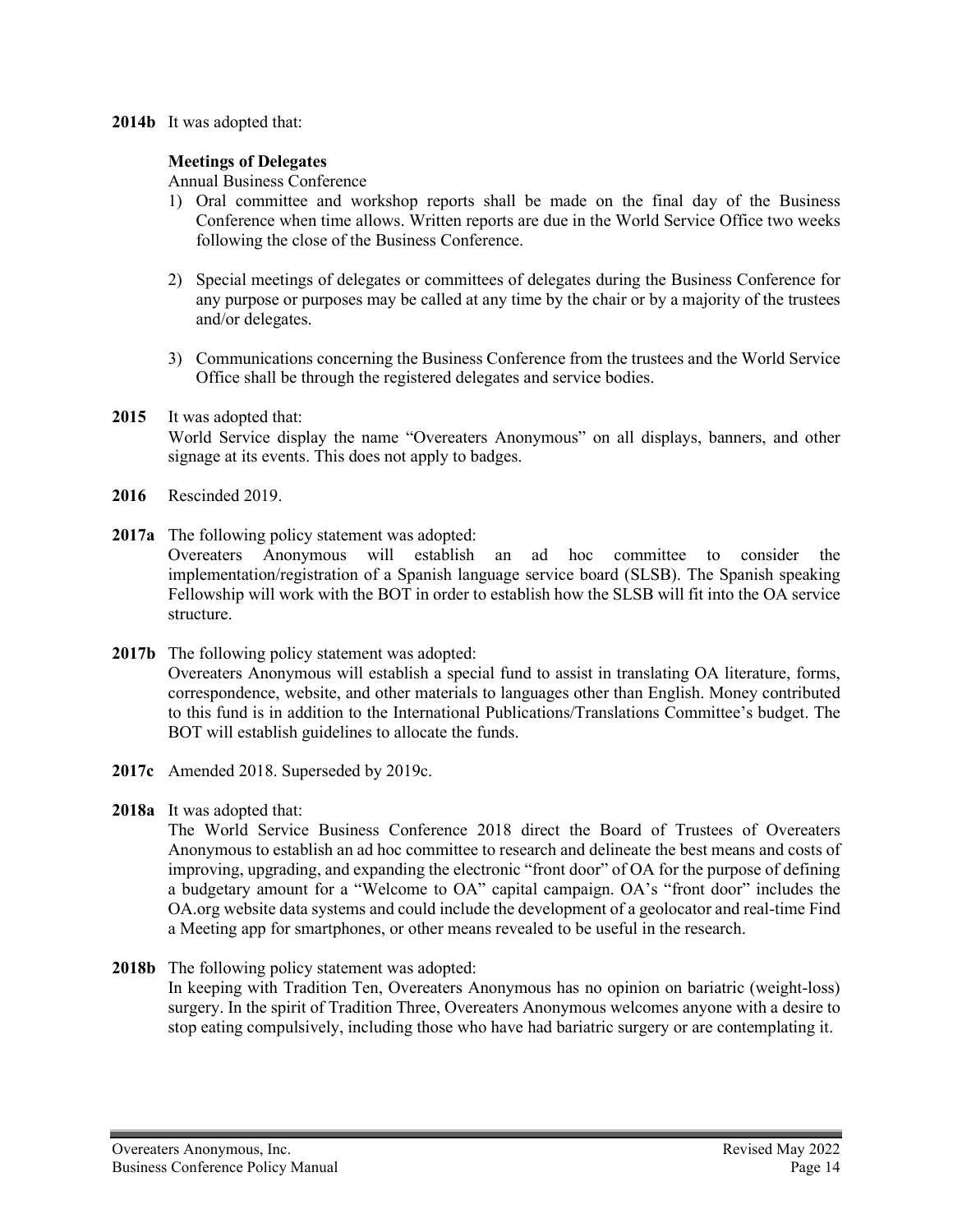**2019a** Amended 2021. It was adopted that:

The term hybrid is used to describe a group composed of members attending a single meeting where all can hear and share but may be present either in the same physical location (face-to-face) or through some form of electronic device (virtual).

A hybrid group may register only once and is assigned one group number but may appear on oa.org in both the face-to-face listing and the virtual listing and will clearly indicate that they are a hybrid meeting.

**2019b** It was adopted to:

Apply for and, if approved, accept non-profit status from Google so that we may gain access to Google's Custom Search feature at no cost.

**2019c** Amended 2021. The following policy statement was adopted:

The World Service Business Conference established the following annual events.

OA Birthday: The third full weekend (Friday included) of January as the annual celebration of the January 19, 1960 founding of Overeaters Anonymous.

Unity Day: The last Saturday in February in even years and the last Sunday in February in odd years at 11:30 a.m. local time.

Sponsorship Day: The third full weekend (Friday included) in August.

International Day Experiencing Abstinence (IDEA): The third full weekend (Friday included) in November.

**2021** The following policy statement was adopted:

## **Diverse Voices Policy**

When developing new and updating existing literature published by Overeaters Anonymous World Service, the Literature Committees will make a concerted effort to include stories and/or quotes from members of diverse populations that are underrepresented in OA (i.e., reflect a variety of compulsive food behaviors, belief systems, nationalities, genders, sexual orientations, indigenous peoples, and peoples of color, etc.).

**2022a** It was adopted that:

The OA Responsibility Pledge be included in/on all published OA literature, social media, newsletters, and bulletins maintained by the World Service Office except where space is prohibitive in a printed document. The WSBC further suggests that all OA registered service bodies use the OA Responsibility Pledge on all OA locally produced literature.

**2022b** It was adopted to:

Create a policy that OA makes a PDF of the board-approved newcomer-oriented pamphlet, *Where Do I Start?,* available to anyone to download and print.

### **\*\*END\*\***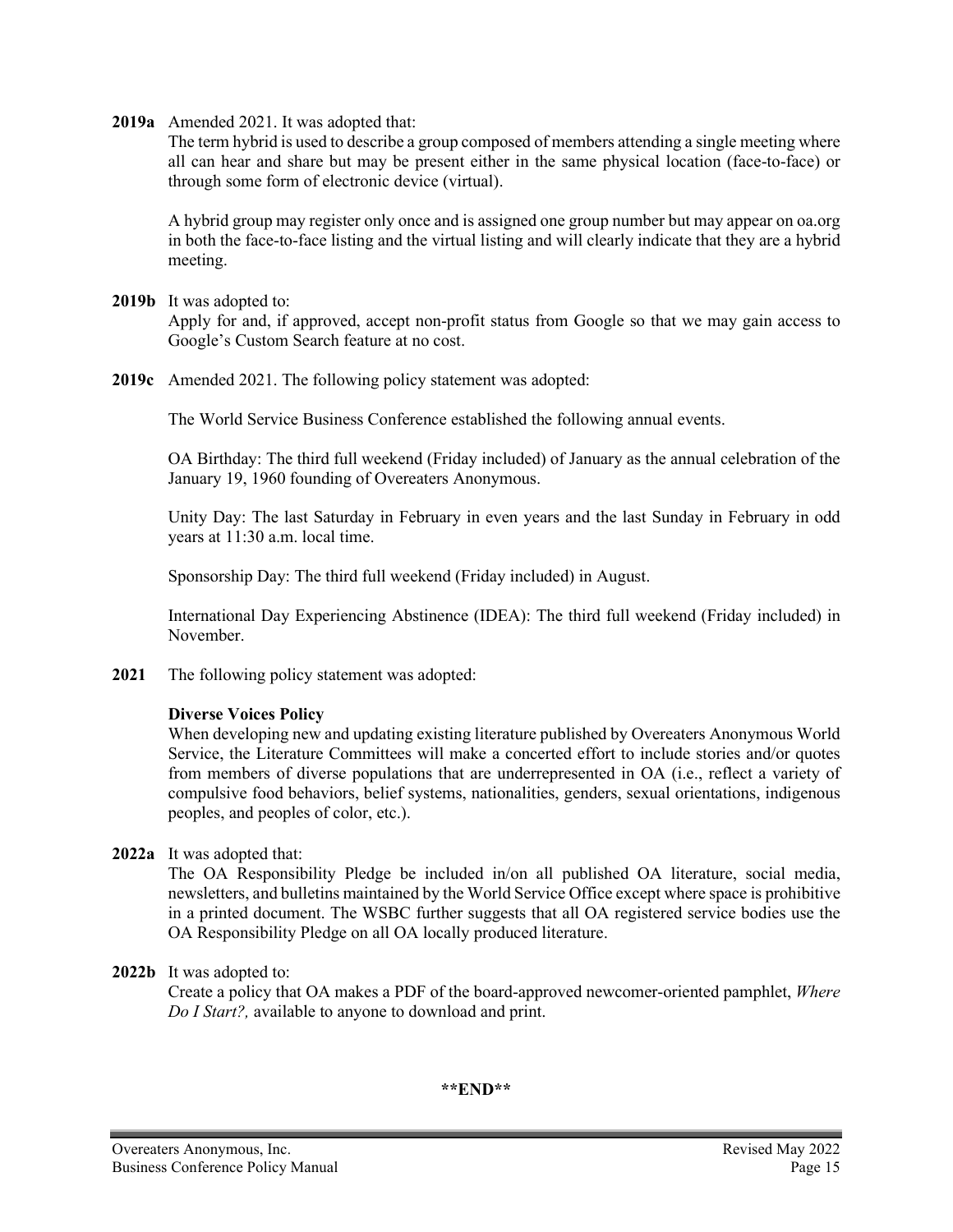Note: The World Service Office shall oversee that the Business Conference minutes are researched annually in order to update this summary with any Business Conference motions which have a continuing effect. This includes new, revised, or rescinded motions adopted by the World Service Business Conference.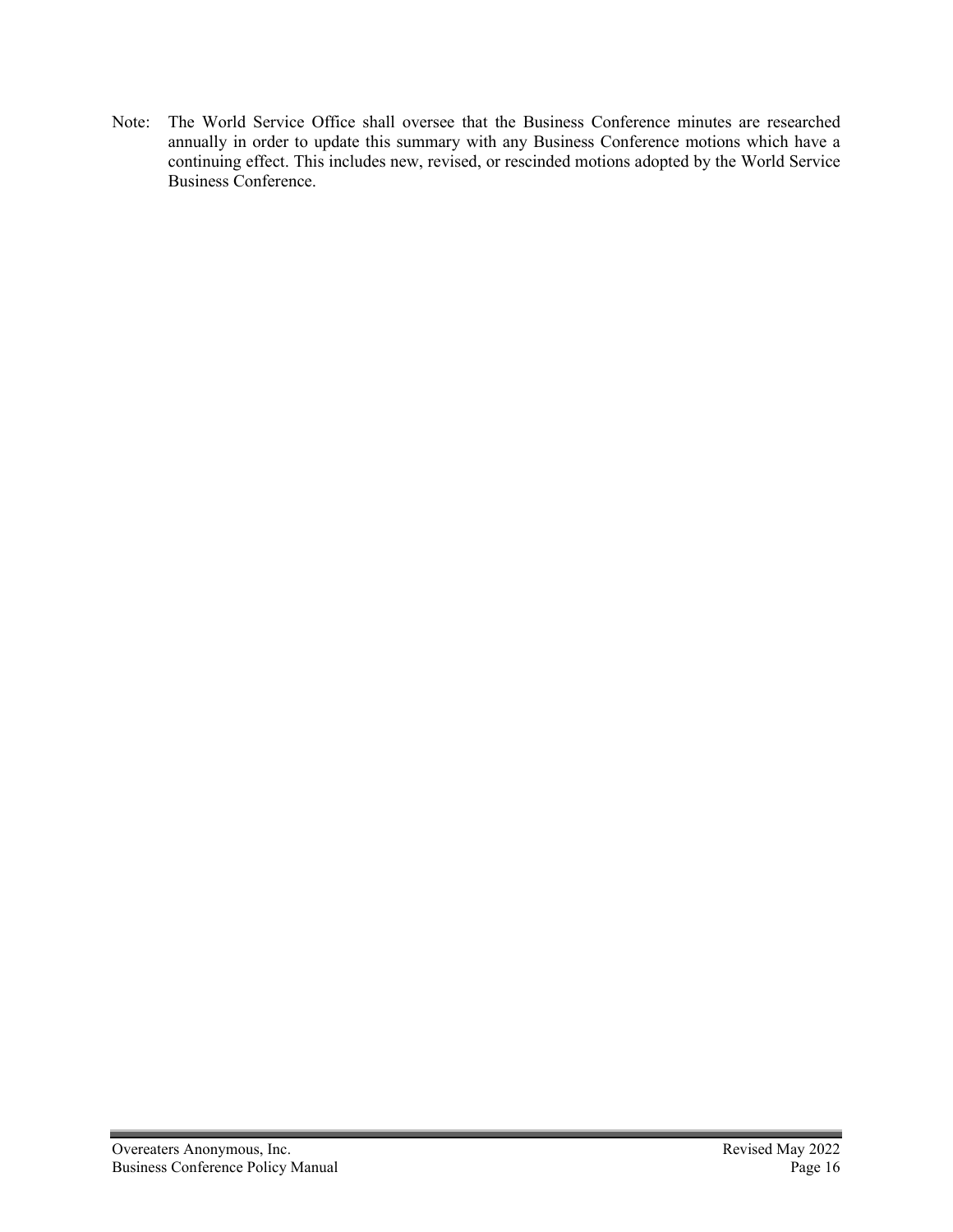# *OVEREATERS ANONYMOUS, INC. BUSINESS CONFERENCE POLICY MANUAL APPENDIX A – RESCISSIONS*

- **1962** At OA's first Business Conference, then called the National Conference, it was adopted that: We endorse as our only basic creed the only thing that OA in general subscribes to (from headquarters), the Twelve Steps and the Twelve Traditions. That this is the only basic program that OA (headquarters) believes as its creed. We acknowledge that these two things are the only creed that OA subscribes to, basically. (*Rescinded 2014)*
- **1977a** It was adopted that: The price be put back on the literature. (*Rescinded 2001*)
- **1979a** It was adopted that: AA-approved literature to be sold at the WS Convention, with list to be submitted from the Literature Committee to the board for approval. (*Rescinded 1989*)
- **1979b** It was adopted that:

Any activity (i.e., marathons, conventions, and retreats) not sponsored by a registered group, an intergroup, region, or OA as a whole be considered an outside enterprise not to be endorsed or promoted by OA and as such not appear in a world service publication. Any marathon, convention, or retreat that offers for sale any items that are not Conference-approved, be considered an outside enterprise and also not be publicized in OA publications. (*Rescinded 1989*)

**1979d** It was adopted to: Pay founder Rozanne S.'s expenses to all future Conventions. *(Rescinded 2015)*

## **1980a** Amended 1989. It was adopted that: The purpose of each proposed amendment to the World Service bylaws be clearly verbalized by the proposing body. *(Rescinded 2016)*

**1982a** After a presentation/discussion on whether OA should produce literature on anorexia nervosa or other eating disorders, the following statement was adopted: Overeaters Anonymous does not have any literature for specific eating disorders other than compulsive overeating. We welcome in love and fellowship all who have the desire to stop eating compulsively. (*Rescinded 1999*)

**1982b** After a presentation/discussion on using an OA/AA-approved literature list which includes the 1976 Business Conference Statement on OA/AA-approved literature, the following was adopted that:

The current World Service Business Conference policy on literature be a list (to be updated as necessary) which includes the amended 1976 Statement on OA/AA-approved literature: "In accordance with our Traditions, we suggest OA groups maintain unity and protect our Traditions by selling only program books and pamphlets at their meetings. This would include AA Conference-approved literature and OA Conference- and board-approved literature. Intergroup or group prepared local literature should be used with the greatest discretion. Even then, we suggest that you submit it to the World Service Office for their information. This type of local literature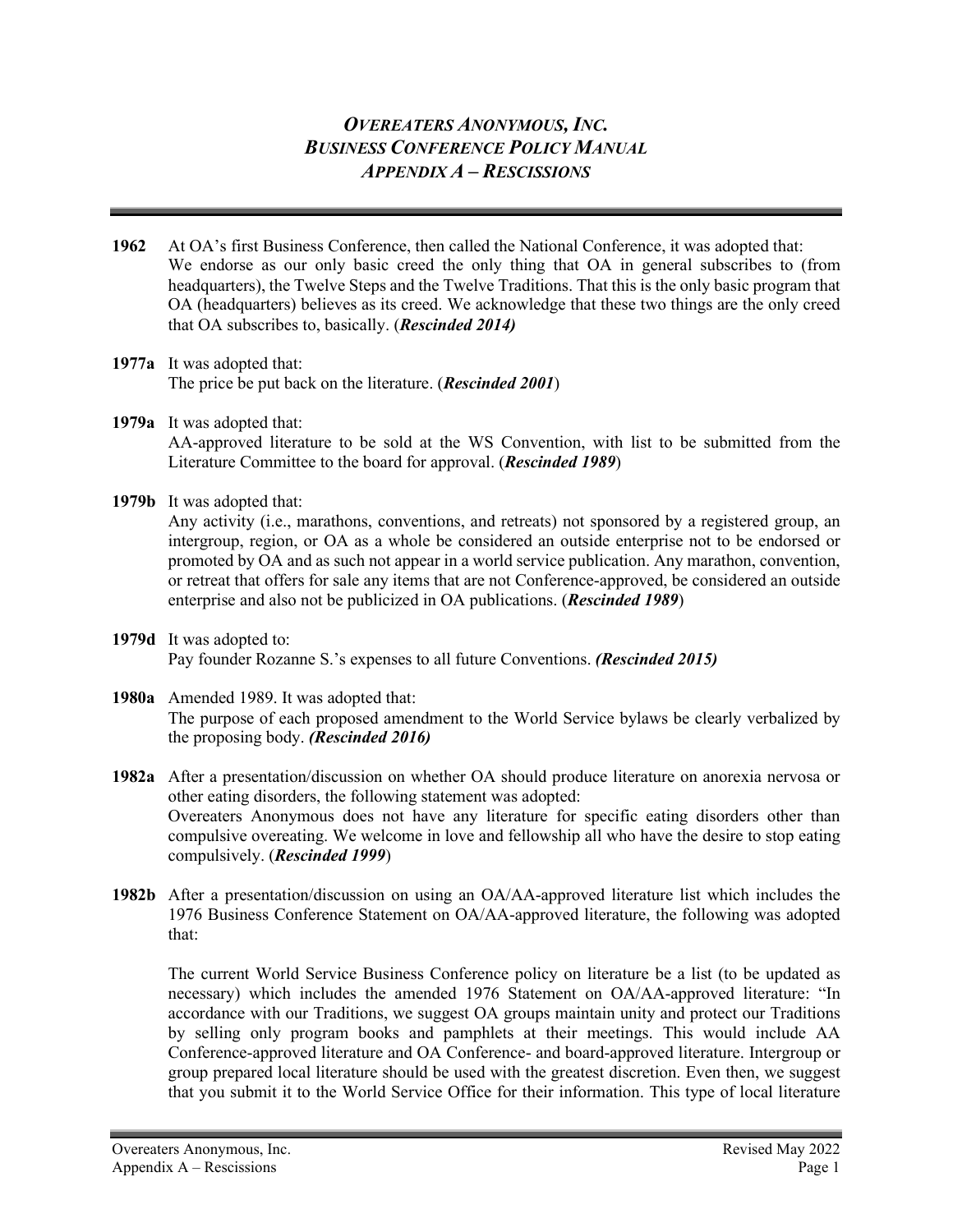should be considered temporary and discontinued when OA literature approved for general use is available to cover the topic." (The complete list which includes this statement, literature, and explanations is available from the World Service Office.) *(Rescinded 2010)*

**1982d** It was adopted that:

The Board of Trustees presents a written Business Conference report of all Board of Trustees' policies, to be updated for each Business Conference beginning May 1983. (*Rescinded 2001*)

**1982f** It was adopted that:

Future Business Conferences begin proposed bylaw amendments directly following the last completely debated article of the previous year.

(Note: The intent is to apply this recommendation only in a year following a Business Conference that was unable to debate and vote on all proposed bylaw amendments due to a lack of time.) (*Rescinded 2012)*

**1986a** Amended 1996, 1998 and 2018. It was adopted that: Overeaters Anonymous celebrate an annual worldwide Unity Day on the last Saturday in February in even years and the last Sunday in February in odd years at 11:30 a.m.

To designate the third weekend of January as the annual celebration of the January 19, 1960 founding of Overeaters Anonymous. *(Superseded by 2019c)*

**1987a** Amended 1997. A policy statement on food plans was adopted:

The OA 1997 World Service Business Conference, after careful consideration, believes that although many individual OA members choose to follow a plan of eating for their personal plan of recovery, offering food plans at OA meetings is a violation of Tradition Ten. While each OA member is free to choose a personal plan of eating to achieve abstinence, OA as a whole cannot print, endorse, or distribute food plan information to members.

Nutrition is a most controversial outside issue; the hiring of professionals to produce food plans for use at meetings also violates the Eighth Tradition, as we need always remain nonprofessional. Groups endorsing any food plans by distributing them at their meetings affect OA as a whole. We ask all groups, intergroups, and regions of OA to adhere to the above policy statement and discontinue the use of food plan information at meetings. We ought best concern ourselves with our suggested program of recovery—the Twelve Steps. (*Rescinded 2000*)

**1987b** It was adopted that:

One leave of absence for up to sixty days from all Board of Trustees activities and responsibilities may be claimed by any member of the Board of Trustees during each of her/his elected terms of office for any reason. *(Rescinded 2018)*

# **1988a** Regions:

Regional Assemblies Regions may meet more often for the conduct of business as necessary. *(Rescinded 2005)*

**1989b** Changes and deletions in the Business Conference Policy Manual were adopted. See sections marked Revised 1989 or Deleted 1989. *(Rescinded 2003)*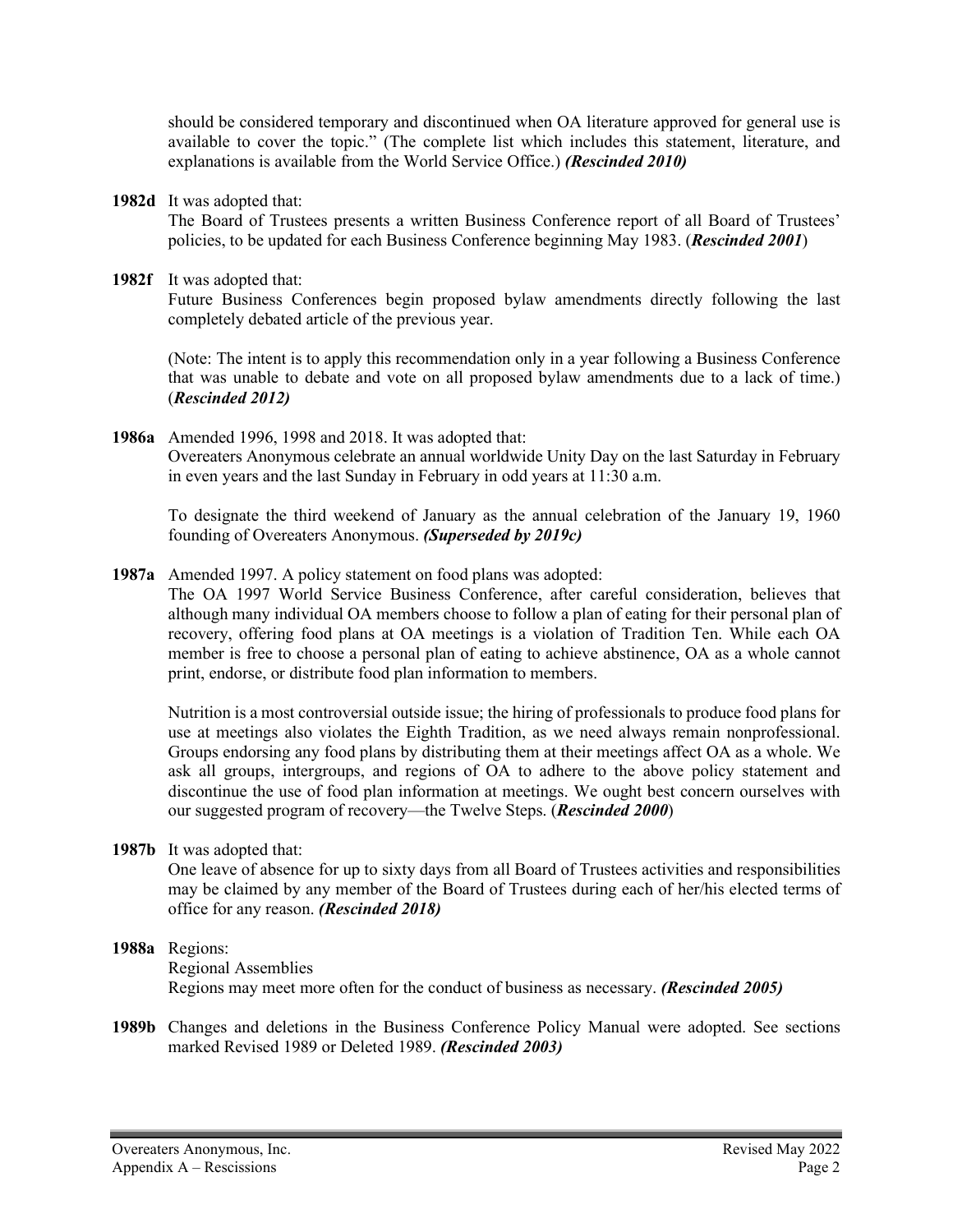**1992b** Amended 2018. It was adopted that:

The World Service Business Conference establish an International Day Experiencing Abstinence (IDEA) to be held annually on the third weekend in November. *(Superseded by 2019c)*

## **1992d** The following policy statement adopted that:

The World Service Business Conference resolves to welcome anorexics and bulimics in the OA Fellowship as full and equal members. (*Rescinded 1998*)

- **1993d** It was adopted that: Beginning 1994 the World Service Office will charge a twenty-dollar (\$20) nonrefundable fee to register a World Service Business Conference delegate. (*Rescinded 2001*)
- **1993e** It was adopted that: Until such time as the World Service Business Conference adopts concepts for OA, that all OA service bodies study and utilize AA's Twelve Concepts as guidelines for their service. (*Rescinded 1998*)
- **1994c** The World Service Business Conference 1994 adopted:
	- 1) The ultimate responsibility and authority for OA world services reside in the collective conscience of our whole Fellowship.
	- 2) The OA groups have delegated to World Service Business Conference the active maintenance of our world services; thus, World Service Business Conference is the voice, authority and effective conscience of OA as a whole.
	- 3) The right of decision, based on trust, makes effective leadership possible.
	- 4) The right of participation ensures equality of opportunity for all in the decision-making process.
	- 5) Individuals have the right of appeal and petition in order to ensure that their opinions and personal grievances will be carefully considered.
	- 6) The World Service Business Conference has entrusted the Board of Trustees with the primary responsibility for the administration of Overeaters Anonymous.
	- 7) The Board of Trustees has legal rights and responsibilities accorded to them by OA Bylaws, Subpart A; the rights and responsibilities of the World Service Business Conference are accorded to it by Tradition and by OA Bylaws, Subpart B.
	- 8) The Board of Trustees has delegated to its Executive Committee the responsibility to administer the World Service Office.
	- 9) Able, trusted servants, together with sound and appropriate methods of choosing them, are indispensable for effective functioning at all service levels.
	- 10) Service responsibility is balanced by carefully defined service authority; therefore, duplication of efforts is avoided.
	- 11) Trustee administration of the World Service Office should always be assisted by the best standing committees, executives, staffs, and consultants.
	- 12) The spiritual foundation for OA service ensures that:
		- a) no OA committee or service body shall ever become the seat of perilous wealth or power;
		- b) sufficient operating funds, plus an ample reserve, shall be OA's prudent financial principle;
		- c) no OA member shall ever be placed in a position of unqualified authority;
		- d) all important decisions shall be reached by discussion, vote, and whenever possible, by substantial unanimity;
		- e) no service action shall ever be personally punitive or an incitement to public controversy; and
		- f) no OA service committee or service board shall ever perform any acts of government, and each shall always remain democratic in thought and action. (*Adopted into OA Bylaws, Subpart B 1998*)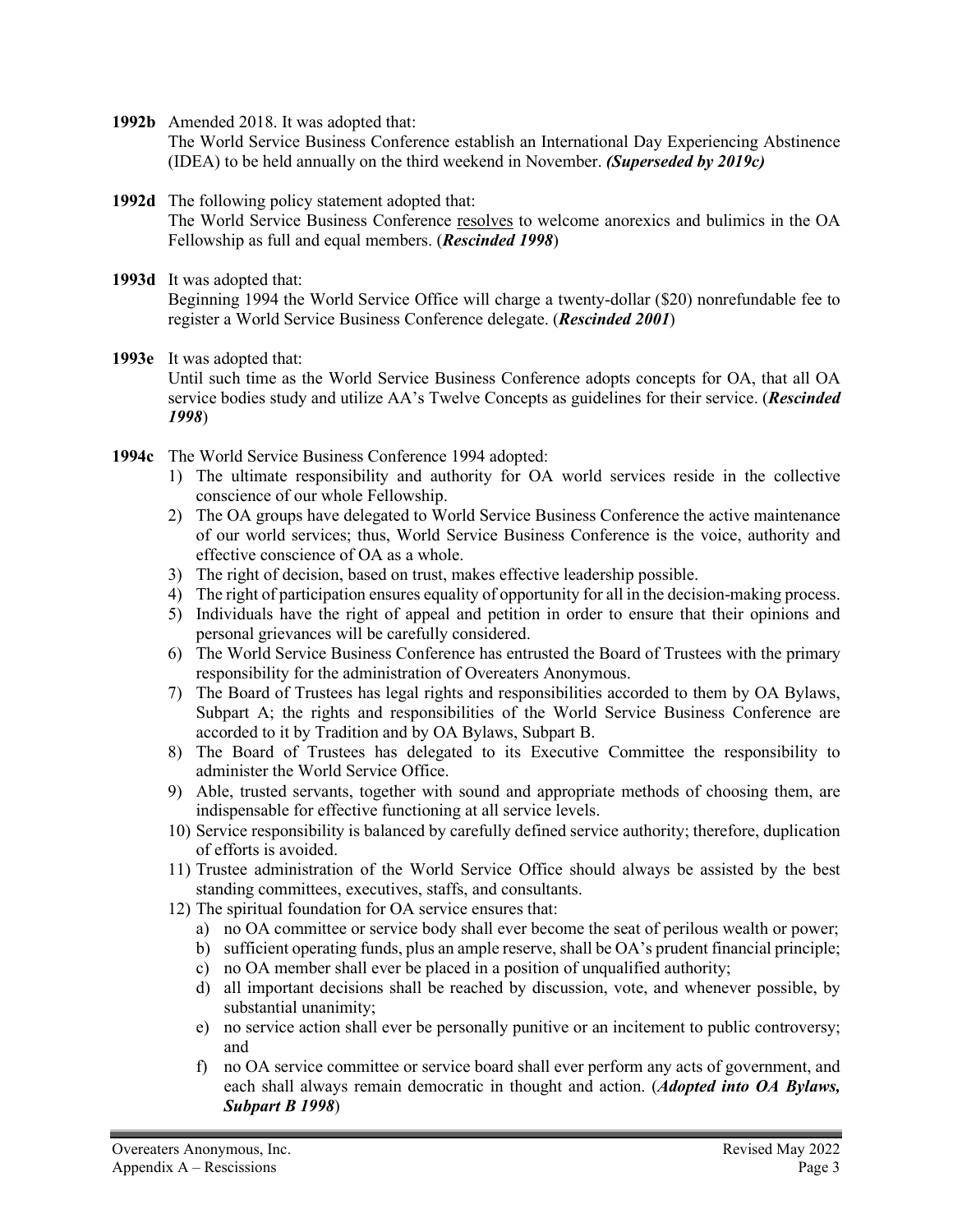**1995a** It was adopted that: Overeaters Anonymous designate January as "Media Awareness Month." *(Rescinded 2014)*

- **1995b** (updated 2013 due to amended 1984a) It was adopted to: Remove abstinence as a tool and replace it with a "plan of eating," leaving abstinence as our primary purpose as outlined in the OA Preamble: "Our primary purpose is to abstain from compulsive eating and carry the message of recovery through the Twelve Steps of OA to those who still suffer." *(Rescinded 2014)*
- **1996b** It was adopted that:

The Board of Trustees may discontinue reprinting low-demand pamphlets that are no longer costeffective to reprint and maintain in the OA literature inventory.

Discontinuance of a pamphlet:

Conference-approved pamphlets that have broad application to the Fellowship and which fall within the lowest 20 percent of ranked total pamphlet unit sales shall be considered for discontinuance.

The World Service Office publications department will provide a quarterly report indicating the unit demand volume on each Conference-approved pamphlet for review by the Executive Committee.

Those pamphlets that consistently fall below the designated 20 percent of total unit demand for four consecutive quarters may be chosen by the Executive Committee for recommendation to discontinue reprinting.

The Executive Committee will submit a motion to the Board of Trustees for approval to discontinue reprinting those pamphlets.

If the Executive Committee motion is approved by the Board of Trustees, the designated pamphlets will not be reprinted and will be removed from the OA literature catalog when the remaining inventory is depleted.

Notification to the Fellowship shall be through appropriate WSO publications, such as *Lifeline* and *A Step Ahead*.

A copy marked "discontinued" with the date the piece was discontinued will be maintained in the literature archives for duplication by the World Service Office for special requests. An appropriate amount will be charged for the time and cost of duplicating, mailing, etc. Unauthorized duplication of copyrighted discontinued pieces is prohibited.

For withdrawal of any Conference-approved pamphlet that is no longer printed; that is the pamphlet shall no longer be available for distribution to the Fellowship in any language, will require approval of the World Service Business Conference. *(Rescinded 2008)*

### **1997** It was adopted:

Effective with the World Service Business Conference 1998, there be established an additional perdelegate registration fee of forty-five dollars (\$45) (adjusted annually for inflation as deemed necessary by the BOT). *(Rescinded 2001)*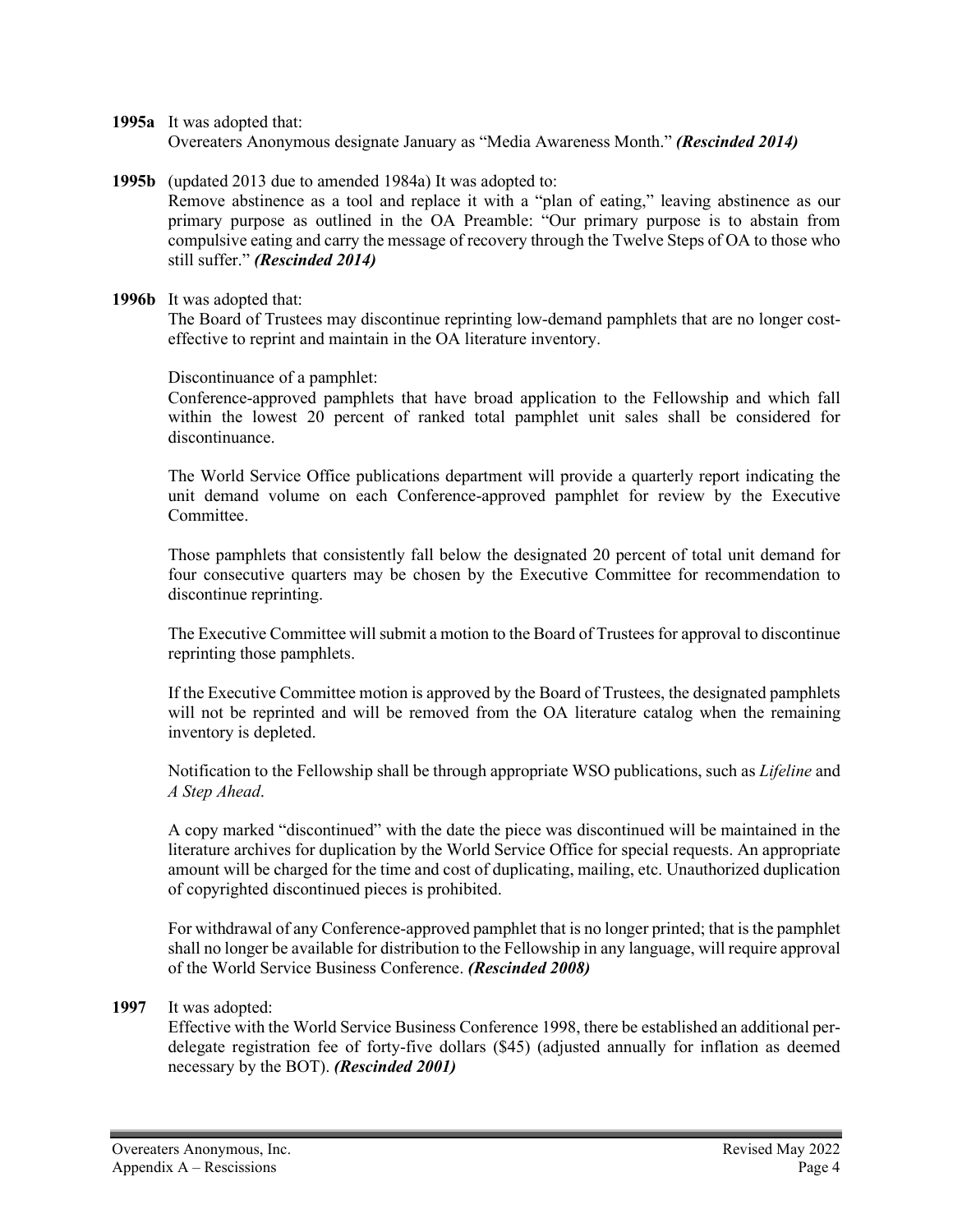**1998** The following policy statement was adopted to:

Discontinue Conference-approved literature for reasons other than low sales, a two-thirds vote from the delegates present and voting at the annual World Service Business Conference is needed. *(Rescinded 2008)*

**1999** Amended 2004 and 2005. It was adopted that:

An online or telephone group will be registered with world service as long as the listed group meets the following criteria:

- 1) Takes place in "real-time";
- 2) Is fully interactive; and
- 3) Fulfills the definition of an OA group as contained in Subpart B, Article V, Section 1 of Overeaters Anonymous, Inc. Bylaws. *(Rescinded 2016)*
- **2002a** It was adopted that:

There will be a special Conference committee consisting of four members of the Board of Trustees, four region chairmen, and up to ten delegates to develop a plan of action to either strengthen the current OA worldwide service structure or restructure it. The result will be presented to WSBC no later than 2004. The chairman of the board will choose committee members. *(Rescinded 2005)*

**2002b** It was adopted that:

The Board of Trustees will investigate the feasibility of establishing a toll free line for the purpose of public information and publish its reports to all service bodies by October 1, 2002. *(Rescinded 2005)*

### **2004a** It was adopted that:

The WSO have proposal forms available on the OA website with detailed online instructions for submitting the proposals. The forms are to include an email address for the maker of the proposal. *(Rescinded 2018)*

**2005b** It was adopted that:

WSBC 2005 directs the Board of Trustees (BOT) to implement a matching grant program whereby service bodies may apply for and receive funds from OA, Inc. for projects enhancing unity and the ability to carry the message both within and outside OA. Total yearly funding for grants shall not exceed 1 percent of total donations to the World Service Office (WSO) for the prior year. **(***Rescinded 2011)*

- **2006** It was adopted to: Change the name of the HIPM (Hospitals, Institutions, Professionals and the Military) Committee to Professional Outreach Committee. *(Rescinded 2014)*
- **2007** It was adopted that:

Overeaters Anonymous, Inc. conduct a Public Awareness Campaign using the services of an outside agency. Expenses connected to this campaign will be supported by member contributions to a special public awareness campaign fund established by the Board of Trustees. The BOT may use up to \$20,000 of current reserves for seed money to initiate the campaign. Such funds are to be reimbursed from the special fund established for this purpose. *(Rescinded 2009)*

**2009c** It was adopted to:

Establish a special fund to assist in the translating of OA literature, forms, correspondence, website, and other materials to languages other than English. Money in this fund is in addition to the